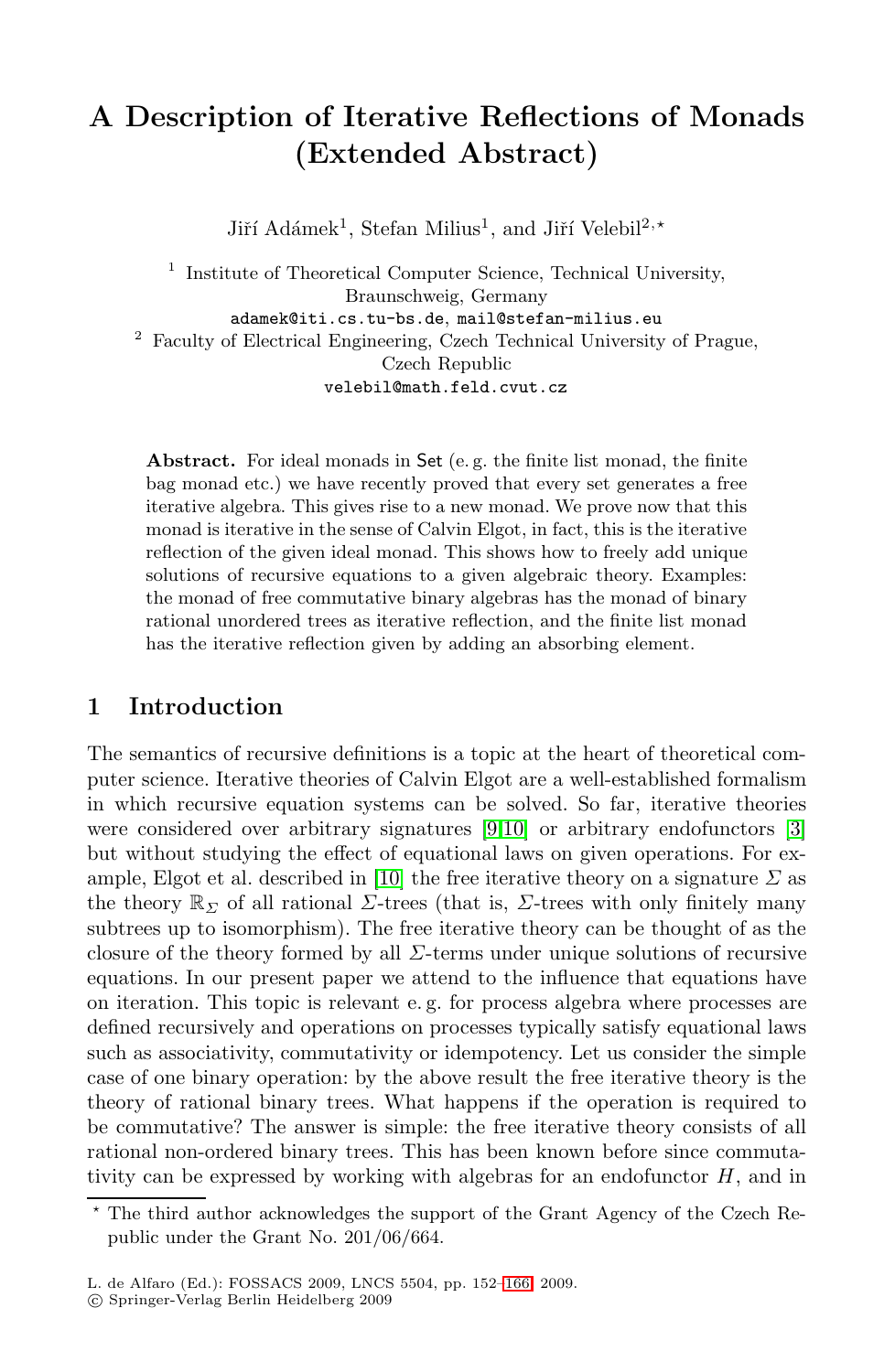that case the free iterative theory was described in [\[2\]](#page-14-4) as follows: one applies the given equations to rational  $\Sigma$ -trees possibly infinitely often. Next question: what happens if the given binary operation is required to be associative? That is, the theory we start with is the theory of finite lists. It follows from our results in the present paper that the free iterative theory is just the extension of the finite-list theory by a single absorbing element. (Informally, for every infinite binary tree one gets, by applying the associative law infinitely often, the complete binary tree viz. the unique solution of  $x \approx x \cdot x$ .) The same answer is true for a commutative and associative binary operation, in other words, for the finite-bag theory. Last question: what about an idempotent binary operation? We cannot provide an answer to this question because the corresponding theory is not *ideal*, and we have only iterative reflections for ideal theories—in fact, the question makes no sense for general theories.

We are going to work with finitary monads M rather than equational theories—recall that the underlying functor  $M$  of the monad assigns to every set X the free algebra  $MX$  on X for the given equational theory, and that the inclusion of generators forms a natural transformation  $\eta : \text{Id} \to M$ . Elgot [\[9\]](#page-14-0) called M ideal if M is a coproduct of Id and a subfunctor  $M'$  such that  $\eta$  is one of the coproduct injections, and the monad multiplication  $\mu : MM \to M$  has a restriction to  $\mu' : M'M \to M'$ ; in the language of theories that means that the presentation of M by operations modulo equations is such that the property of a term not being equivalent to a variable is preserved by substitution. Commutativity and associativity of a binary operation are examples of equational specifications yielding ideal monads, idempotency is not.

We already know that every ideal monad has an iterative reflection; this states in category-theoretic terms that unique solutions of guarded recursive equations can be added freely to the given monad. This was proved in [\[5\]](#page-14-5) under much less restrictive side conditions than those required below. However, a concrete description of the iterative reflection was missing: we proved that for a given can be added freely to the given monad. This was proved in [5] u<br>less restrictive side conditions than those required below. However,<br>description of the iterative reflection was missing: we proved that<br>ideal monad M every ideal monad M every object X generates a free iterative algebra  $MX$ , and thus, less restrictive side conditions than those required below. However, a concrete description of the iterative reflection was missing: we proved that for a given ideal monad M every object X generates a free iterative algeb desired iterative reflection of M.

Although the statement *"the iterative reflection is the monad of free iterative algebras"* may sound almost tautological, we have not found an easy proof. In fact, the proof presented in our paper is not only technically involved, it also requires at one point that every strong epimorphism be split—this forces us to restrict our attention to monads in categories such as sets or vector spaces. In contrast, the existence of iterative reflections was proved for ideal monads in all extensive locally finitely presentable categories, see [\[5\]](#page-14-5).

In this extended abstract we omit most of the technical details and provide only sketches of proofs. The full details can be found in [\[6\]](#page-14-6).

#### **2 Ideal and Iterative Monads**

In this section we recall the concepts introduced by Calvin Elgot [\[9\]](#page-14-0) in the language of monads in lieu of algebraic theories used originally. Recall first that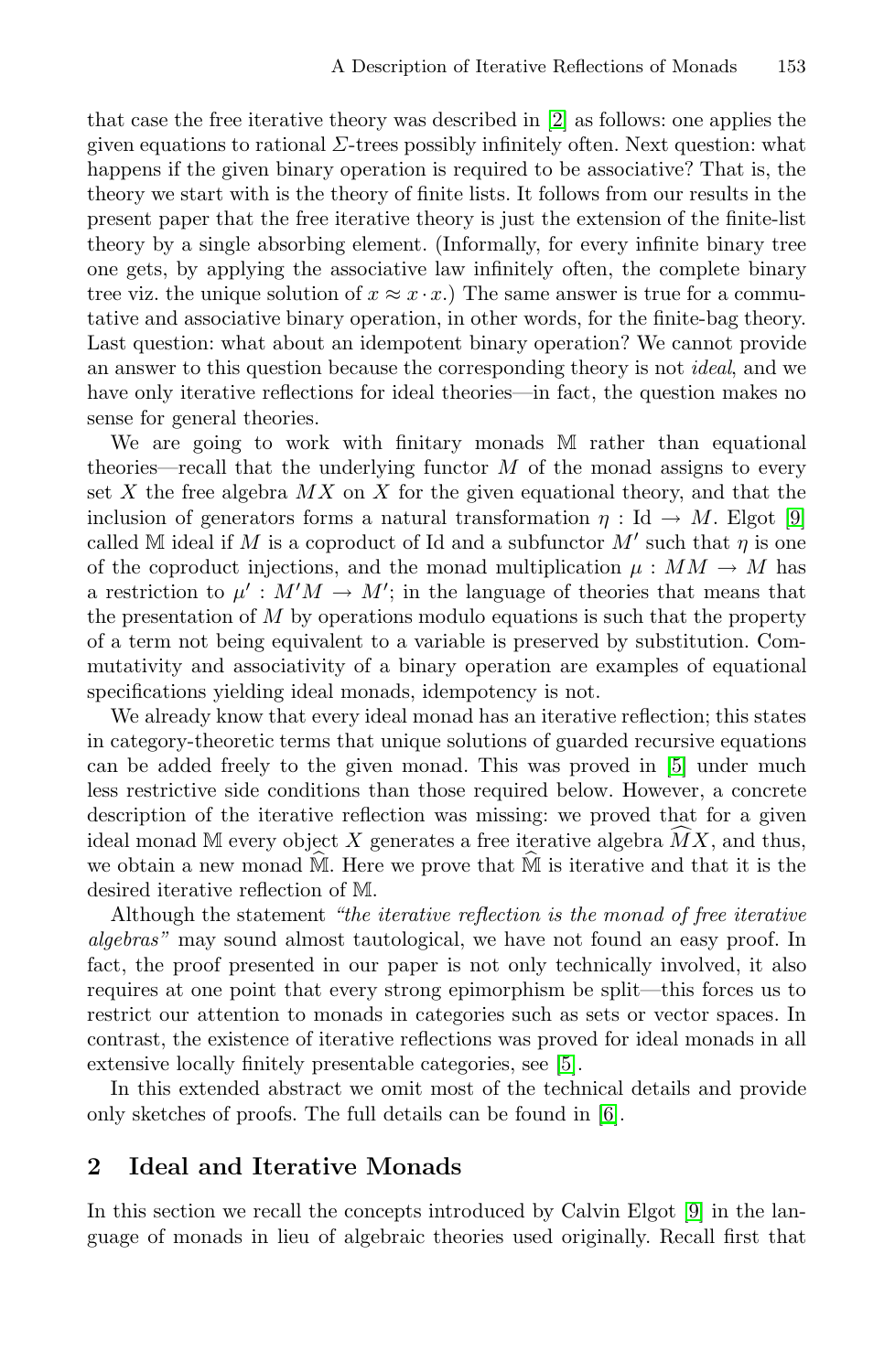a functor is called *finitary* if it preserves filtered colimits. Throughout this section  $\mathbb{M} = (M, \eta, \mu)$  denotes a finitary monad on a category A (that is, the underlying endofunctor  $M$  is finitary). Recall further that given another monad  $\overline{\mathbb{M}} = (\overline{M}, \overline{\eta}, \overline{\mu})$ , a *monad morphism* is a natural transformation  $h : M \to \overline{M}$  such that  $h \cdot \eta = \overline{\eta}$  and  $h \cdot \mu = \overline{\mu} \cdot (h * h)$ .

<span id="page-2-0"></span>**Assumption 2.1.** Throughout the paper we assume that the base category  $A$ is locally finitely presentable and has split strong epimorphisms. More detailed, we assume that (1) A has colimits, (2) for every strong epimorphism  $e: X \to Y$ there exists  $m: Y \to X$  with  $e \cdot m = id$  (where "strong" means the diagonal fill-in property w.r.t. all monomorphisms), and (3)  $\mathcal{A}$  has a set  $\mathcal{A}_{fp}$  of finitely presentable objects (i. e., their hom-functors are finitary) whose closure under filtered colimits is all of  $A$ .

For example, the categories of sets and many-sorted sets satisfy the above assumptions, with  $\mathcal{A}_{\text{fp}}$  formed by all finite sets. For every field K the category Vec<sub>K</sub> of vector spaces on K also satisfies  $(1)-(3)$  and  $\mathcal{A}_{fp}$  is formed by the finitedimensional spaces. Finally, every algebraic lattice A considered as a category fulfills  $(1)$ – $(3)$ ; the finitely presentable objects are the compact elements.

**Notation 2.2.** The category of (Eilenberg-Moore) algebras for the monad M is denoted by  $\mathcal{A}^{\mathbb{M}}$ . Recall that its objects are algebras  $a : MA \to A$  for the functor M such that  $a \cdot \eta_A = id$  and  $a \cdot Ma = a \cdot \mu_A$ . And the morphisms of  $\mathcal{A}^{\mathbb{M}}$  are the usual M-algebra homomorphisms, i.e.  $h$  is a homomorphism from an algebra  $(A, a)$  to  $(B, b)$  if  $h \cdot a = b \cdot Mh$ .

**Definition 2.3.** *(C. Elgot [\[9\]](#page-14-0)) An* ideal monad *consists of a finitary monad*  $M = (M, \eta, \mu)$ , a finitary subfunctor  $m : M' \hookrightarrow M$  such that  $M = M' + \text{Id}$  with *injections* m and  $\eta$ , and a natural transformation  $\mu' : M'M \to M'$  such that the *square below commutes:*

<span id="page-2-1"></span>
$$
M'M \xrightarrow{\mu'} M'
$$
  
\n
$$
mM \xrightarrow{\mu} M
$$
  
\n
$$
MM \xrightarrow{\mu} M
$$
 (2.1)

**Definition 2.4.** *Let* M *be an ideal monad.*

*(1) By a* (finitary) equation morphism *we mean a morphism*  $e: X \to M(X +$ Y )*, where* X *is a finitely presentable object (of variables) and* Y *is an arbitrary object (of parameters).*

(2) We call e guarded *provided that it factorizes through the summand*  $M'(X+)$  $Y$  + Y *of*  $M(X + Y) = M'(X + Y) + X + Y$ 

$$
X \xrightarrow{e} M(X+Y)
$$
  
\n
$$
e_0 \xrightarrow{\phantom{e}} M'(\overline{X}+Y) + Y
$$
  
\n
$$
M'(X+Y) + Y
$$
\n(2.2)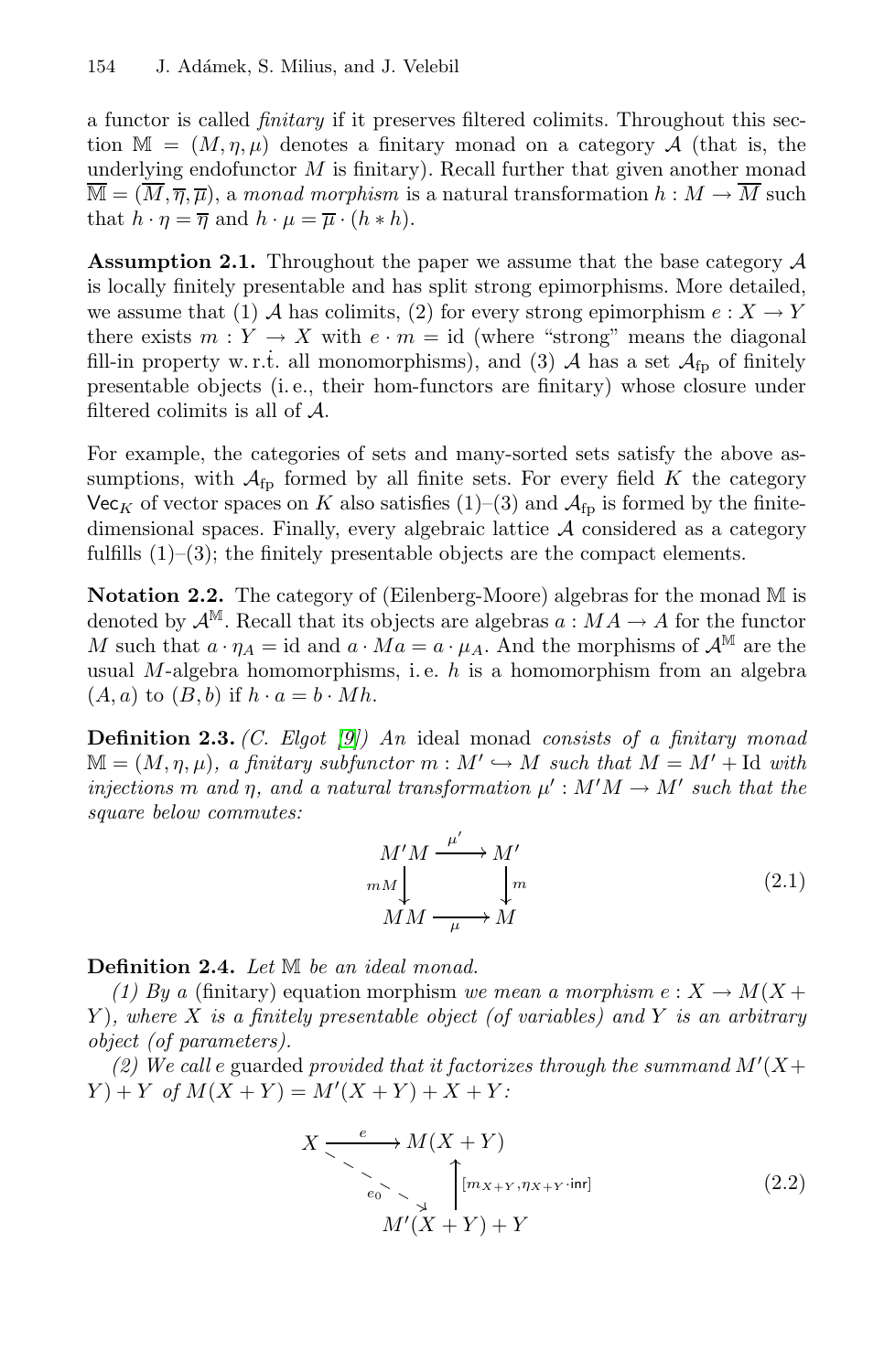*Remark 2.5.* Recall that if  $\mathcal{A} =$  Set, then for every finitary monad M there exists an equational presentation such that M is the associated free-algebra monad. That is, for every set  $Z$  we can consider  $MZ$  as the set of all terms with the free variables in Z modulo the given equations.

(1) If  $X = \{x_1, \ldots, x_n\}$  then the equation morphism e can be regarded as the system of recursive equations

$$
x_1 \approx t_1(x_1, \dots, x_n, p_1, \dots, p_k)
$$
  
\n
$$
\vdots
$$
  
\n
$$
x_n \approx t_n(x_1, \dots, x_n, p_1, \dots, p_k)
$$

whose right-hand sides  $t_i = e(x_i)$  are M-terms in the variables from X and parameters  $p_1, \ldots, p_k \in Y$ .

(2) The concept of a guarded equation morphism forbids equations such as  $x_1 \approx x_1$ . Evelyn Nelson [\[14\]](#page-14-7) introduced iterative algebras for a signature in which guarded systems of equations have unique solutions—see also the related concept by Jerzy Tiuryn [\[15\]](#page-14-8):

<span id="page-3-0"></span>**Definition 2.6.** We say that the algebra  $(A, a)$  for the ideal monad  $M$  is iterative *provided that every quarded equation morphism*  $e: X \to M(X + A)$ *with parameter object* Y = A *has a unique solution, i. e., a unique morphism*  $e^{\dagger}: X \to A$  *for which* 

$$
e^{\dagger} = a \cdot M[e^{\dagger}, \text{id}_A] \cdot e. \tag{2.3}
$$

<span id="page-3-2"></span>*Remark 2.7.* For every ideal monad M the following was proved in [\[5\]](#page-14-5):

(1) Iterative algebras form a full subcategory of  $\mathcal{A}^{\mathbb{M}}$ ; the reason why we consider the usual homomorphisms as the "right" morphisms of iterative algebras is that homomorphisms automatically preserve solutions.

(2) Every object X generates a free iterative M-algebra which we denote by state the usual nomomorphisms as the "right" morphisms of iterative algebras<br>
is that homomorphisms automatically preserve solutions.<br>
(2) Every object X generates a free iterative M-algebra which we denote by<br>  $\widehat{MX}$  w is that nonomorphisms automatically preserve solu<br>
(2) Every object X generates a free iterative M-a<br>  $\widehat{M}X$  with the structure and the universal arrow giv<br>
and  $\widehat{\eta}_X : X \to \widehat{M}X$ . In other words, the forgetful<br>
iter MX. In other words, the forgetful functor of the category of  $MX, \rho_X$ ).  $\Lambda$  with the structure and the universal arrow given by  $\rho_X : M M \Lambda \to M \Lambda$ <br>d  $\hat{\eta}_X : X \to \hat{M} X$ . In other words, the forgetful functor of the category of<br>rative M-algebras has a left adjoint  $X \mapsto (\hat{M} X, \rho_X)$ .<br>(3) We obtain

iterative M-algebras has a left adjoint  $X \mapsto (\overline{M}X, \rho_X)$ .<br>
(3) We obtain a new monad  $\widehat{M} = (\widehat{M}, \widehat{\eta}, \widehat{\mu})$  and a monad morphism  $\kappa : \mathbb{M} \to \widehat{\mathbb{M}}$ <br>
with the components  $\kappa_X = \rho_X \cdot M\widehat{\eta}_X$ . We also proved tha M has an iterative reflection—and in the present paper we prove that this is (3) We of<br>with the co<br>M has an i<br> $\kappa : \mathbb{M} \to \hat{\mathbb{M}}$ .

In [\[5\]](#page-14-5) we assumed that the base category is extensive, and therefore we worked with ideal (rather than guarded) equation morphisms. However, all the results remain valid under our present assumption. In particular, our proof of the existence of an iterative reflection (Theorem 2.13) contained in Remark 2.14 uses split epimorphisms and does not use extensivity. The proof is based on the fact (proved in [\[5\]](#page-14-5)) that iterative algebras are closed under limits—by inspecting the proof one sees immediately that this is true for iterativity based, as in Definition [2.6](#page-3-0) above, on guarded equation morphisms. Also extensivity plays no rôle here.

<span id="page-3-1"></span>**Examples 2.8.** We mention some well-known ideal monads M in Set for which above, on guarded equation morphisms. Also extensivity plays no rôle he<br>**Examples 2.8.** We mention some well-known ideal monads M in Set for<br>a description of the free iterative M-algebra  $\widehat{MX}$  on X is known, see [\[5\]](#page-14-5).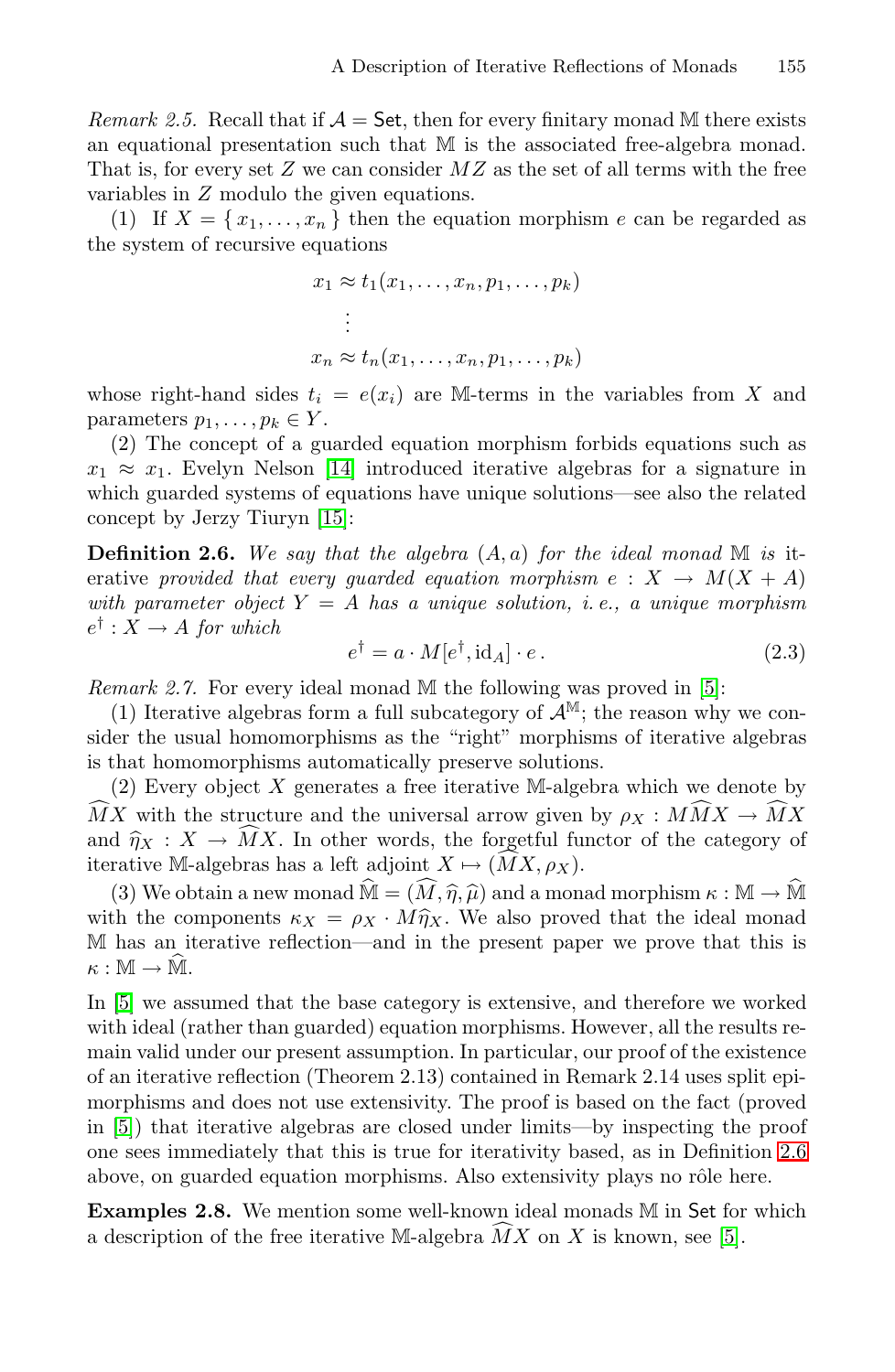(1) The monad  $MX = X^*$  of finite lists in X whose M-algebras are monoids. A free iterative algebra is described in [\[5\]](#page-14-5): one adds to  $X^*$ , the monoid of finite lists with concatenation, an absorbing element ⊥; this means that the binary (1) The monad  $MX = X^*$  of finite lists in X whose M-algebras are monoids.<br>A free iterative algebra is described in [5]: one adds to  $X^*$ , the monoid of finite lists with concatenation, an absorbing element  $\bot$ ; this mean

(2) The monad M assigning to a set  $X$  the set of finite trees with leaves labelled in X. The M-algebras are precisely the  $\Sigma$ -algebras for the signature  $\Sigma$  of one *n*-ary operation symbol for every natural number  $n = 1, 2, 3, \ldots$  The free iterative algebra was described by Evelyn Nelson [\[14\]](#page-14-7) using the concept of *rational tree* of Susanna Ginali [\[12\]](#page-14-9), meaning a tree with finitely many subtrees  $\omega$  or one *n*-ary operation symbol for every natural number  $n = 1, 2, 3, \ldots$  The free iterative algebra was described by Evelyn Nelson [14] using the concept of *rational tree* of Susanna Ginali [12], meaning a tree wit leaves labelled in X.

(3) Analogously, let  $MX$  consist of all finite non-ordered binary trees on  $X$ , up to isomorphism:  $MX$  consists of all finitely branching rational<br>leaves labelled in X.<br>(3) Analogously, let  $MX$  consist of all finite non-ordered binary to<br>so M is the monad of commutative binary algebras. In this case so M is the monad of commutative binary algebras. In this case  $\overline{MX}$  consists of all rational non-ordered binary trees on  $X$ , see [\[2\]](#page-14-4).

(4) The monad M assigning to a set X the set of finite bags (= multisets) in X has as algebras the commutative monoids. A free iterative algebra, as proved all rational no<br>
(4) The mo:<br>
X has as algeb<br>
in [\[14\]](#page-14-7), is  $\widehat{M}X$ in [14], is  $\overline{MX} = \overline{MX} + {\perp}$  where  $\perp$  is an absorbing element.

(5) The monad  $MX = X \times \Sigma^*$  of free unary algebras with operations from A has as algebras the commutative monoids.  $H$ <br>in [14], is  $\widehat{M}X = MX + \{\perp\}$  where  $\perp$  is an a<br>(5) The monad  $MX = X \times \Sigma^*$  of free una<br>the set  $\Sigma$  has the free iterative algebras  $\widehat{M}X$  $MX = (X \times \Sigma^*) + \Sigma^p$  where  $\Sigma^p =$  $\Sigma^*(\Sigma^*)^\omega$  are the words in  $\Sigma$  which are eventually periodic, see [\[14\]](#page-14-7). For example,  $\mathcal{L}^*$ <br>the s<br> $\sum^* (\widehat{MX})$  $MX = X \times N + 1$  in case  $\Sigma = \{0\}.$ 

(6) The monad  $MX = X \times N^{\Sigma}$  of free unary algebras with commuting operations from the set  $\Sigma$  (i.e.,  $a(b(x)) = b(a(x))$  for all  $a, b \in \Sigma$ ) has the free iterative  $M X = X \times Y$ <br>(6) The mc<br>tions from the<br>algebras  $\widehat{M} X$ algebras  $\widehat{M}X = (X \times \mathbb{N}^{\Sigma}) + \{\perp\}$  where  $\perp$  is a fixed point of all operations. In case of two operations this was pointed out to us by Bruno Courcelle, and a detailed proof is presented in [\[5\]](#page-14-5). The general case is completely analogous.

(7) For every finitary endofunctor H we have described in [\[3\]](#page-14-2) a free iterative monad on  $H$  as the monad of free iterative algebras for the functor  $H$ . Moreover, a free iterative  $H$ -algebra on the object Y is given as the colimit of all finite coalgebras for  $H(-) + Y$ . We know from Michael Barr [\[8\]](#page-14-10) that H-algebras are precisely the monadic algebras for the free monad  $M$  on  $H$ , and it is not difficult to prove that iterative algebras for the functor  $H$  in the sense of [\[3\]](#page-14-2) (see Definition 2.5 and Theorem 4.4) are precisely the iterative algebras for M as defined in 2.6. Thus, the free iterative monad on H is the monad  $\hat{M}$ . Special cases include (2) to prove that iterative algebras for the functor *H* in the sense of [\[3\]](#page-14-2) (see Definition 2.5 and Theorem 4.4) are precisely the iterative algebras for M as defined in 2.6.<br>Thus, the free iterative monad on *H* is the mona

*Remark 2.9.* In contrast to Example [2.8\(](#page-3-1)4), the monad  $\mathcal{P}_{fin}$  of finite subsets is not ideal: consider  $x \neq y$  in X and a function  $f : X \to X'$  with  $f(x) = f(y)$ . Then  $\{x, y\} \in \mathcal{P}_{\text{fin}}X \setminus \eta_X[X]$  but  $\mathcal{P}_{\text{fin}}f\{x, y\} \in \eta_{X'}[X']$ .

<span id="page-4-0"></span>**Definition 2.10.** *[\[9\]](#page-14-0) An ideal monad* M *is called* iterative *if every guarded equation morphism*  $e: X \to M(X+Y)$  *has a unique* solution w.r.t. M, which means *a morphism*  $e^{\dagger}$  :  $X \to MY$  *such that the equation*  $e^{\dagger} = \mu_Y \cdot M[e^{\dagger}, \eta_Y] \cdot e$  *holds.*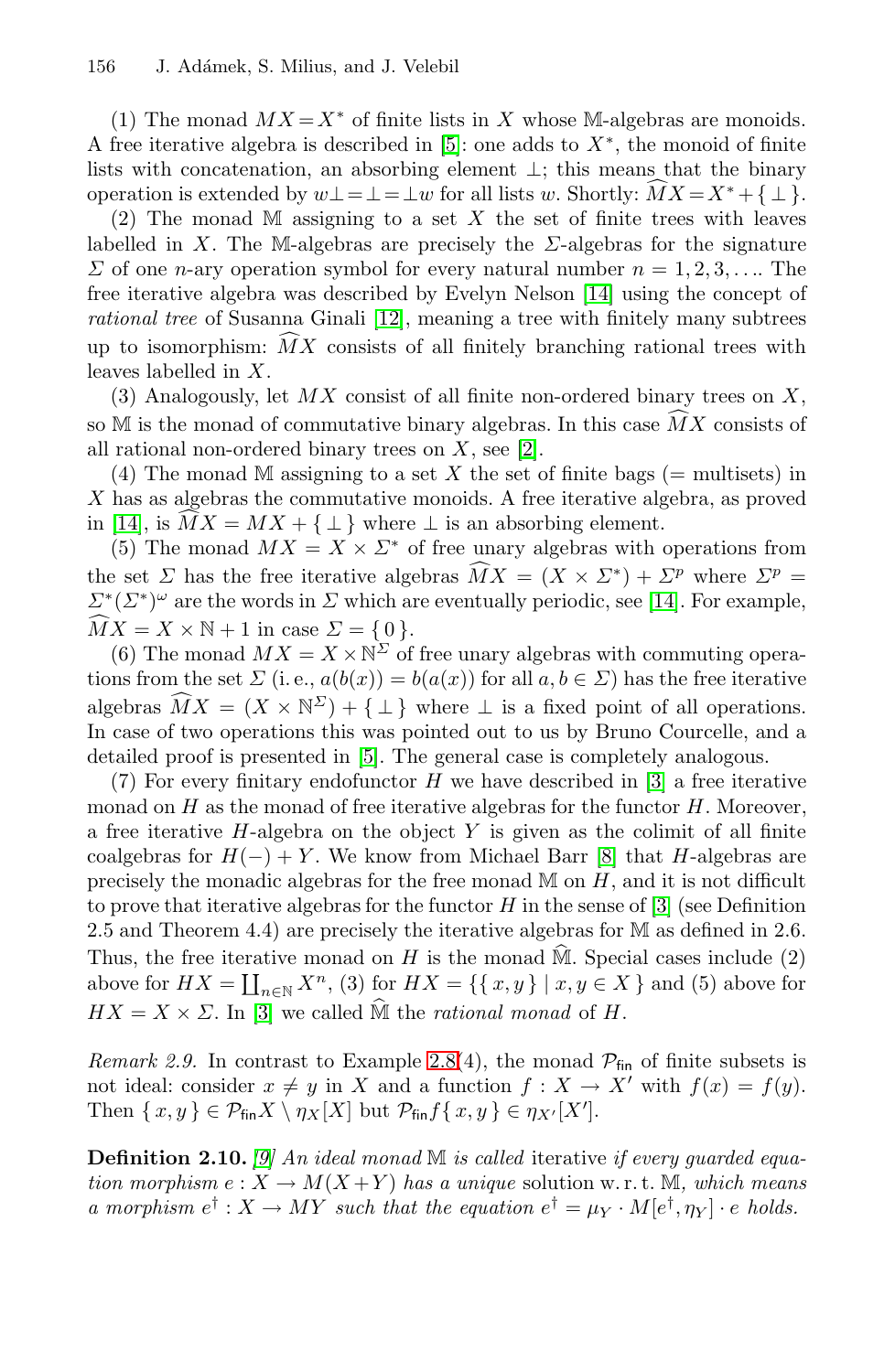**Proposition 2.11. [\[5\]](#page-14-5)** *An ideal monad* M *is iterative if and only if all of its free*  $algebras (MX, \mu_X)$  *are iterative algebras.* **Proposition 2.11.** [5] An ideal algebras  $(MX, \mu_X)$  are iterative<br>*Example 2.12.* The monad  $\widehat{M}X$ 

*Example 2.12.* The monad  $\widehat{M}X = X \times \mathbb{N}+1$  of [2.8\(](#page-3-1)5) is iterative: its free algebras are the free algebras on one unary operation  $\sigma$  extended by a unique fixed point of  $\sigma$ . In general, an algebra for  $\widehat{M}$  is are the free algebras on one unary operation  $\sigma$  extended by a unique fixed point *Example 2.12.* The monad  $MX = X \times N+1$  of 2.8(5) is iterative: its free algebras are the free algebras on one unary operation  $\sigma$  extended by a unique fixed point of  $\sigma$ . In general, an algebra for M is an algebra with a that are not iterative, e.g., all those with more than one fixed point for  $\sigma$ . In fact, in an iterative algebra the equation  $x \approx \sigma(x)$  must have a unique solution.

**Definition 2.13.** *Suppose we have two ideal monads*  $M = (M, \eta, \mu, M', m, \mu')$ and  $\overline{M} = (\overline{M}, \overline{\eta}, \overline{\mu}, \overline{M}', \overline{m}, \overline{\mu}')$ *. By an* ideal monad morphism *we understand a monad morphism*  $h : (M, \eta, \mu) \to (\overline{M}, \overline{\eta}, \overline{\mu})$  such that there exists a domain*codomain restriction*  $h' : M' \to \overline{M}'$  of h with  $\overline{m} \cdot h' = h \cdot m$  *(which is necessarily unique, recall that*  $\overline{m}$  *is a monomorphism*).

**Notation 2.14.** In the category of all finitary monads on  $A$  we now consider (a) the non-full subcategory of all ideal monads and ideal monad morphisms, denoted by  $FM_{id}(\mathcal{A})$  and (b) its full subcategory of all iterative monads  $IFM(\mathcal{A})$ .

#### <span id="page-5-0"></span>**3 A Characterization of Free Iterative Algebras**

**Assumption 3.1.** Throughout the rest of the paper M denotes an ideal monad on A.

*Remark 3.2.* In [\[3\]](#page-14-2) we described for every endofunctor H of a locally finitely presentable category, the free iterative  $H$ -algebra on an object  $Y$  as a colimit of the diagram Eq<sub>Y</sub> of all *flat* equation morphisms, i.e., morphisms  $e: X \rightarrow H X + V$  with X finitely presentable. The connecting morphisms of that diagram  $H X + Y$  with X finitely presentable. The connecting morphisms of that diagram Eq<sub>Y</sub> are simply the coalgebra homomorphisms for the endofunctor  $H(-) + Y$ .<br>The fact that Eq. is a filtered diagram whose colimit is the free iterative H The fact that  $Eq_V$  is a filtered diagram whose colimit is the free iterative H-<br>algebra on V turned out to be the basic step for describing the rational monod algebra on Y turned out to be the basic step for describing the rational monad of H, see Example [2.8\(](#page-3-1)7). The proof of this fact was technically rather involved.

In the present section we prove the analogous result for algebras for an ideal monad M: we form the diagram of all guarded equation morphisms  $e: X \rightarrow$  $M(X+Y)$  with X finitely presentable, but unfortunately, in lieu of coalgebra homomorphisms for  $M((-) + Y)$  we need more general "solution homomorphisms" here. To make sure that  $Eq<sub>Y</sub>$  is a filtered diagram we need the restrictive side<br>condition that strong originary split condition that strong epimorphisms split.

**Notation 3.3.** Given an equation morphism  $e: X \to M(X+Y)$ , every morphism  $h: Y \to Y'$  yields a new equation morphism (by changing parameters)

$$
h \bullet e \equiv X \xrightarrow{e} M(X+Y) \xrightarrow{M(X+h)} M(X+Y').
$$

 $h \bullet e \equiv X \xrightarrow{e} M(X+Y) \xrightarrow{M(X+h)} M(X+Y').$ <br>In particular, use the universal arrow  $\hat{\eta}_Y : Y \to \widehat{M}Y$  of Remark [2.7](#page-3-2) to turn every<br>"shatneet" equation membian  $g: Y \to \widehat{M}'(X+Y)$  into a "congrate" equation "abstract" equation morphism  $e: X \to M(X + Y)$  into a "concrete" equation In particular, use the universal arrow  $\hat{\eta}_Y : Y \to \widehat{M}Y$  of Remark 2.7 to turn ev<br>"abstract" equation morphism  $e : X \to M(X + Y)$  into a "concrete" equat<br>morphism  $\hat{\eta}_Y \bullet e : X \to M(X + \widehat{M}Y)$  in the free iterative algebra  $(\widehat{$  $MY, \rho_Y$ ).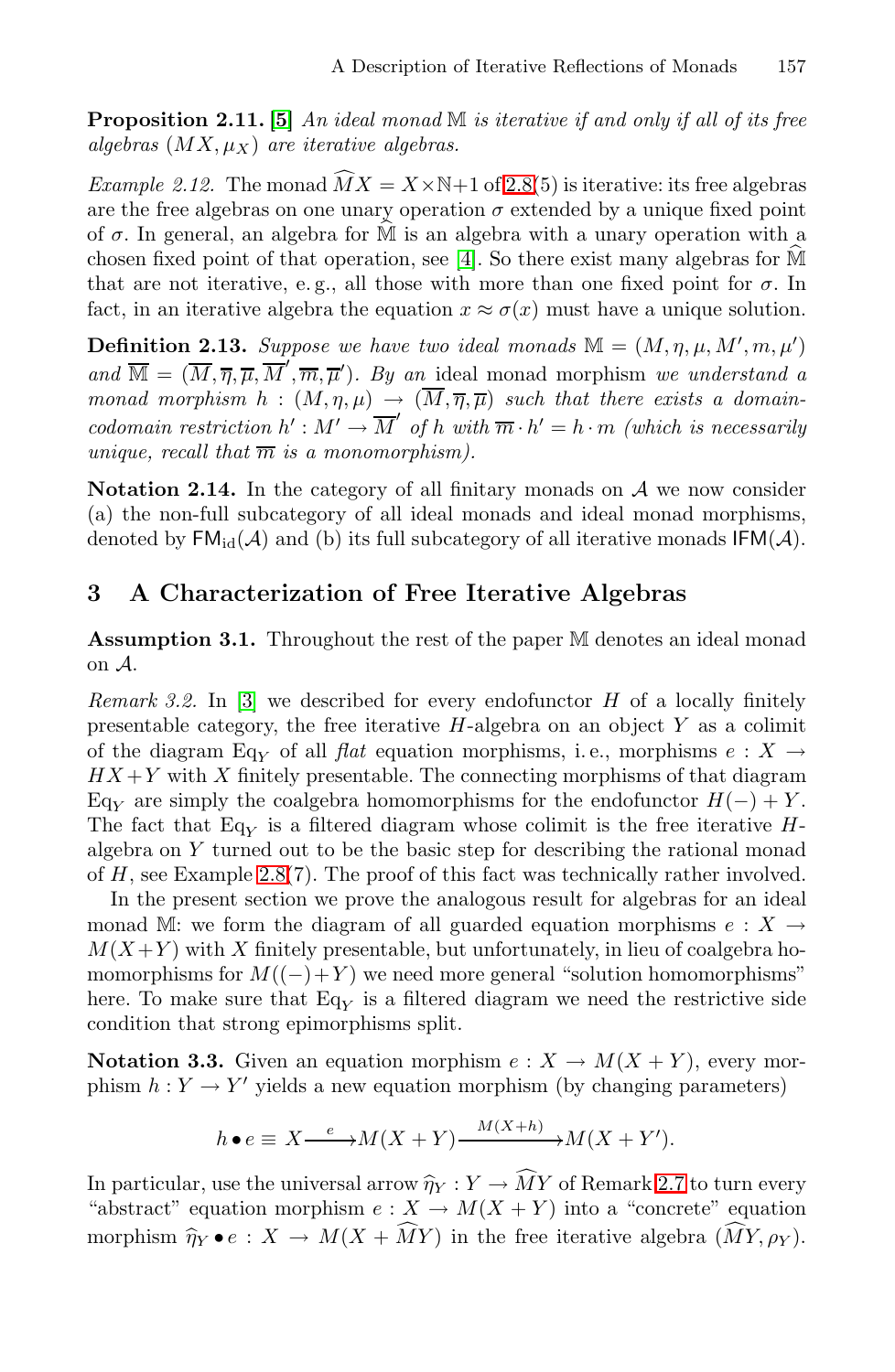158 J. Adámek, S. Milius, and J. Velebil<br>The latter has, whenever *e* is guarded, a unique solution in  $\widehat{M}Y$  which, by abuse The latter has, whenever *e* is guarded, a unique solution in  $\widehat{M}Y$  which, by abuse<br>of notation, we denote by  $e^{\dagger}$  :  $X \to \widehat{M}Y$ . Thus, for every guarded equation<br>morphism  $e : X \to M(X + Y)$  we define  $e^{\dagger}$  by<br> $e^{\d$ morphism  $e: X \to M(X+Y)$  we define  $e^{\dagger}$  by

<span id="page-6-0"></span>
$$
e^{\dagger} = \rho_Y \cdot M[e^{\dagger}, \hat{\eta}_Y] \cdot e. \tag{3.1}
$$

**Definition 3.4.** *Let*  $e: X \to M(X+Y)$  *and*  $f: X' \to M(X'+Y)$  *be quarded equation morphisms. By a* solution homomorphism *is meant a morphism* h : **Definition 3.4.** Let  $e: X \to M(X + Y)$  and  $f: X' \to M(e)$ <br>equation morphisms. By a solution homomorphism is me<br> $X \to X'$  in A for which the equation  $f^{\dagger} \cdot h = e^{\dagger} : X \to \widehat{M}Y$  $X \to X'$  in A for which the equation  $f^{\dagger} \cdot h = e^{\dagger} : X \to \widehat{M}Y$  holds.

**Notation 3.5.** For every object Y we denote by  $\mathsf{EQ}_Y$  the category of all guarded equation morphisms with parameter object  $Y$  and all solution homomorphisms.

We also denote by Eq<sub>Y</sub> :  $EQ_Y \rightarrow A$  the forgetful functor assigning to  $e : X \rightarrow (X + Y)$  the object Y  $M(X + Y)$  the object X.

*Example 3.6.* Whenever  $h: X \to X'$  is a coalgebra homomorphism, i.e., whenever we have  $f \cdot h = M(h + Y) \cdot e$ , then h is a solution homomorphism. Indeed,  $f^{\dagger} \cdot h = e^{\dagger}$  follows from the uniqueness of solutions since  $f^{\dagger} \cdot h$  solves e. To see this consider the diagram below:



The right-hand square commutes by [\(3.1\)](#page-6-0), the left-hand one by assumption and the upper and lower parts obviously do. So the outside of the diagram commutes, showing that  $f^{\dagger} \cdot h$  is a solution of e as desired.

*Remark 3.7.* In the coalgebraic construction of the free iterative monad on an endofunctor H in [\[3\]](#page-14-2) we used the category  $\mathsf{EQ}_Y$  of all flat equation morphisms. This category is trivially filtered because it is closed under finite colimits in the category of all coalgebras, and so the corresponding forgetful functor  $Eq<sub>Y</sub>$  is a<br>filtered diagram whose columit viable the object assignment of the desired free filtered diagram whose colimit yields the object assignment of the desired free iterative monad on H.

Our present setting is more subtle: here we cannot work with coalgebra homomorphism (for  $M((-) + Y)$ ) because they are insufficient to relate all equations with the same solution in the corresponding diagram. To see this we consider the example of a signature with one binary operation ∗. The associated free monad on that signature is the finite binary tree monad M. Now let, just in this example,  $EQ'_{Y}$  denote the category of guarded equation morphisms and coalge-<br>has homomorphisms. Consider the two requisive equations (trees are written as bra homomorphisms. Consider the two recursive equations (trees are written as terms here)

 $x \approx x * y$  and  $x \approx (x * y) * y$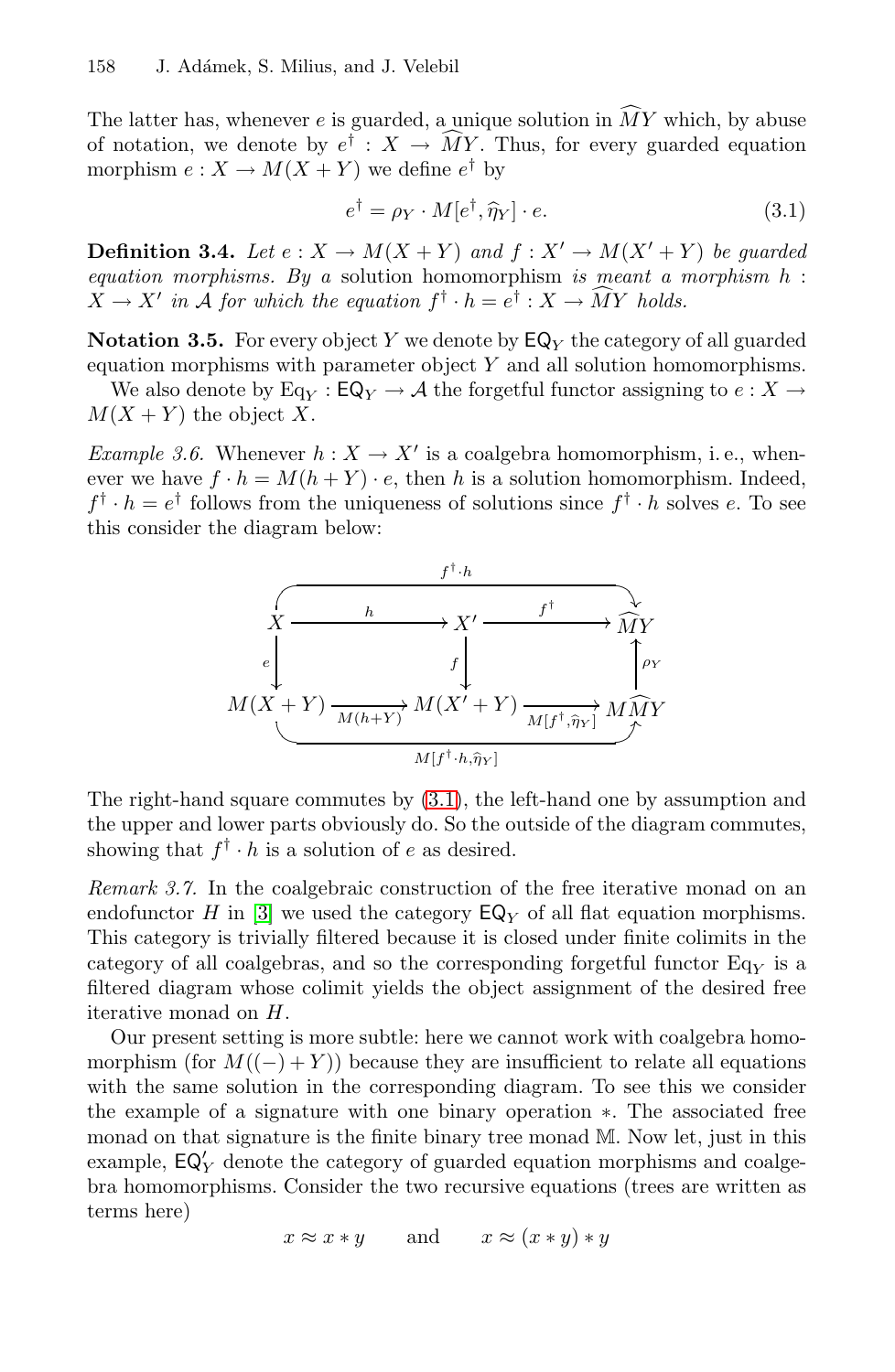which give rise to two different equation morphism  $e, f: \{x\} \to M(\{x\} + \{y\}).$ These two equations specify the same rational binary tree on  $\{y\}$ :



However, the above two equations will lead to two distinct elements in the colimit of the diagram given by the forgetful functor on  $EQ'_{Y}$ —this is due to the fact that<br>any morphism in  $EQ'$ , presence the height of the binary trees on the right hand any morphism in  $EQ'_{Y}$  preserves the height of the binary trees on the right-hand<br>side of requiring equations side of recursive equations.

<span id="page-7-0"></span>**Lemma 3.8.** *The category*  $EQ<sub>Y</sub>$  *is filtered.* 

<span id="page-7-1"></span>**Lemma 3.8.** *The category*  $EQ_Y$  *is filtered.*<br>**Theorem 3.9.** *The free iterative algebra*  $\widehat{MY}$  *is a filtered colimit of the diagram* **Lemma 3.8.** The category  $EQ_Y$  is filtered.<br> **Theorem 3.9.** The free iterative algebra  $\widehat{MY}$  is a filtered colimit of the diagram<br>  $Eq_Y : Eq_Y \rightarrow A$  of all guarded equation morphisms in Y, shortly,  $\widehat{MY} =$ <br>  $G^{\text{lim}}$  $\operatorname{colim} \mathrm{Eq}_Y$ .

The overall structure of the proof is somewhat similar to the structure of the proof of Theorem 3.3 in [\[3\]](#page-14-2). However, the technical details are different and more involved. proof of Theorem 3.3 in [3]. However, the technical details are different and more<br>involved.<br>*Sketch of Proof.* We denote by  $\widetilde{M}Y$  a colimit of the filtered diagram Eq<sub>Y</sub> in A

involved.<br>
Sketch of Proof. We denote by  $\widetilde{M}Y$  a colimit of the filtered diagram Eq<sub>Y</sub> in  $\mathcal{A}$  with colimit morphisms  $e^{\sharp}: X \to \widetilde{M}Y$  for all  $e: X \to M(X+Y)$  in EQ<sub>Y</sub>. We first turn  $\widetilde{M}Y$  into an M-algebra. with colimit morphisms  $e^{\sharp}: X \to \widetilde{M}Y$  for all  $e: X \to M(X+Y)$  in EQ<sub>Y</sub>. We first<br>turn  $\widetilde{M}Y$  into an M-algebra. Recall that since A is locally finitely presentable,<br>the object  $M\widetilde{M}Y$  is a colimit of the canonica with columit morphisms  $e^* : A \to MY$  for all  $e : A \to M(X+Y)$  in EQ<sub>Y</sub>. We first<br>turn  $\widetilde{M}Y$  into an M-algebra. Recall that since  $A$  is locally finitely presentable,<br>the object  $\widetilde{M}Y$  is a colimit of the canonical diag turn MY into an M-algebra. Recall that since A is locally inntely presentable,<br>the object  $\widehat{M}MY$  is a colimit of the canonical diagram of all morphisms  $p : P \to \widehat{M}Y$  with P finitely presentable. Thus, we can define a P finitely presentable. Since  $M$  is finitary and  $X$  is finitely presentable, for every p there exists  $e: X \to M(X + Y)$  in  $\mathsf{EQ}_Y$  and a morphism  $p_0: P \to MX$  such that  $p = Me^{\sharp} \cdot p_0$ . Now denote by  $[p, e]$  the guarded equation morphism

$$
P + X \xrightarrow{[p_0, \eta]} MX \xrightarrow{Me} MM(X + Y) \xrightarrow{\mu} M(X + Y) \xrightarrow{Minr} M(P + X + Y).
$$
  
One then proves that the morphisms  $[p, e]^{\sharp} \cdot \text{inl} : P \to \widetilde{M}Y$  are independent of

The choice of  $p_0$ , and that they form a cocone of the canonical diagram. Thus, there exists a unique morphism  $\tilde{\rho}_Y : M\tilde{M}Y \to \tilde{M}Y$  such that  $\tilde{\rho}_Y \cdot p = [p_0, e]^{\sharp} \cdot \text{inl}$  holds for all p as above. One can now p One then proves that the morphisms  $[\![p,e]\!]^{\sharp} \cdot \text{inl} : P \to \widetilde{M}Y$  are indep<br>the choice of  $p_0$ , and that they form a cocone of the canonical diagra<br>there exists a unique morphism  $\widetilde{\rho}_Y : M\widetilde{M}Y \to \widetilde{M}Y$  such tha  $p_0,e]\!]^\sharp\!\cdot\!$ inl of an M-algebra.

Next consider for a finitely presentable object  $Y$  the trivial guarded equation holds for all p as above. One can now prove that  $\rho_Y$  is the structure morphis<br>of an M-algebra.<br>Next consider for a finitely presentable object Y the trivial guarded equation<br>morphism  $\eta_{Y+Y} \cdot \text{inr} : Y \to M(Y+Y)$  and let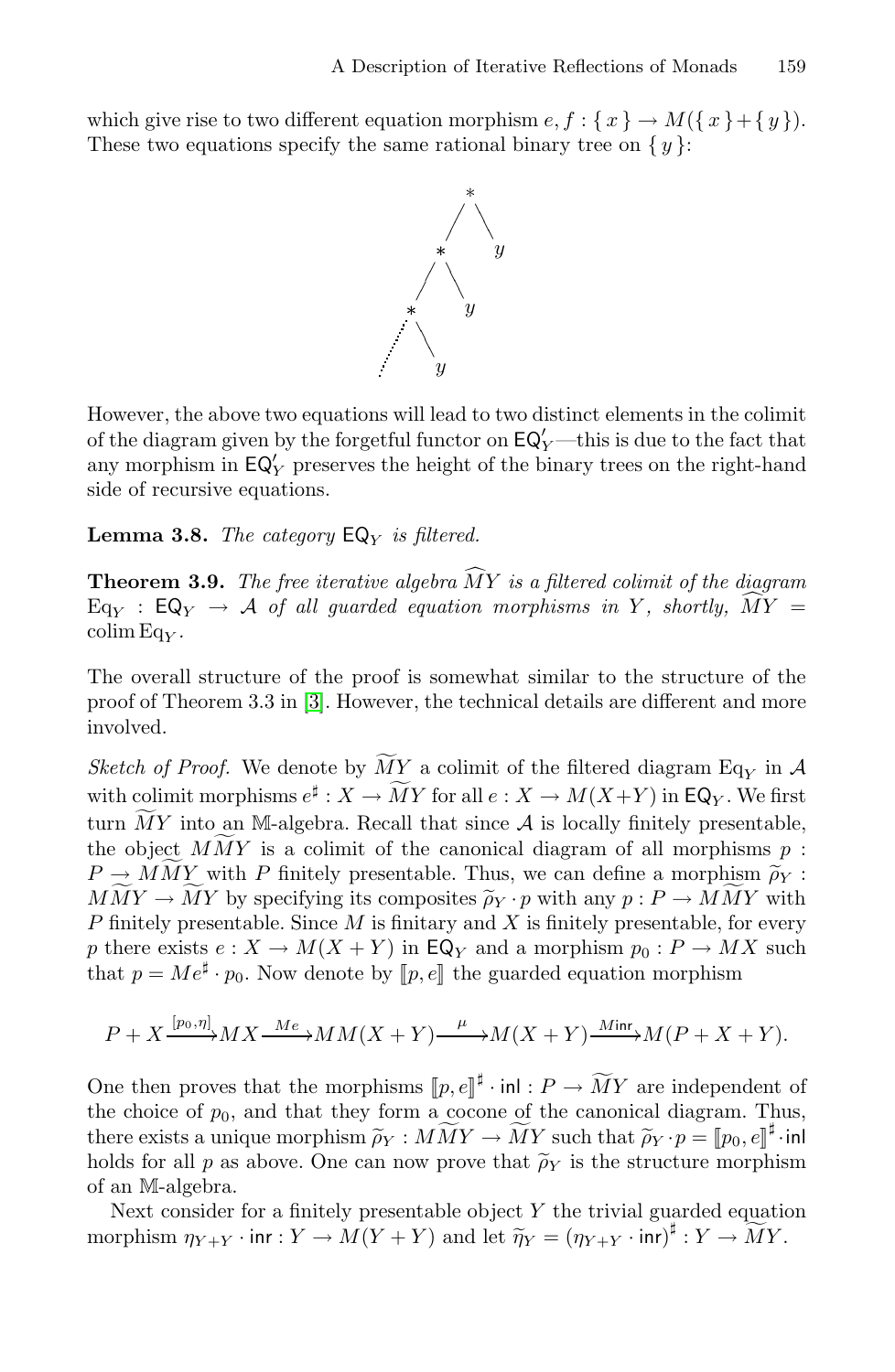J. Adámek, S. Milius, and J. Velebil<br>
Observe that the morphisms  $e^{\dagger}$  :  $X \to \widehat{M}Y$  ( $e$  in  $\mathsf{EQ}_Y$ ) form a cocone of the diagram Eq<sub>V</sub>, thus, there exists a unique morphism  $i: MY \to MY$  such that that the morphisms  $e^{\dagger}$  :  $X \to \widehat{M}Y$  ( $e$  in  $EQ_Y$ ) form a co<br>  $Y$ , thus, there exists a unique morphism  $i : \widetilde{M}Y \to \widehat{M}Y$ <br>  $i : 11 + 6$  and  $i : 50$ . One again we see that  $i : (\widetilde{M}Y \widetilde{S})$ Observe that the morphisms  $e^{\dagger}$  :  $X \to \widehat{M}Y$  ( $e$  in EQ<sub>Y</sub>) form a cocone of t<br>diagram Eq<sub>Y</sub>, thus, there exists a unique morphism  $i : \widetilde{M}Y \to \widehat{M}Y$  such th<br> $i \cdot e^{\sharp} = e^{\dagger}$  holds for all  $e$  in EQ<sub>Y</sub>. One now  $MY, \rho_Y)$ diagram Eq<sub>Y</sub>, thus, there exists a unique morphism  $i :$ <br>  $i \cdot e^{\sharp} = e^{\dagger}$  holds for all e in EQ<sub>Y</sub>. One now proves that  $i :$ <br>
is a homomorphism of M-algebras such that  $i \cdot \widetilde{\eta}_Y = \widehat{\eta}_Y$ .

Using this property of  $i$  one then verifies that for each finitely presentable object Y and for each  $e: X \to M(X+Y)$  in  $\mathsf{EQ}_Y$  the colimit injection  $e^{\sharp}: X \to \widetilde{M}(X+Y)$ is a nomomorphism of  $\mathbb{M}$ -algebras such that  $i \cdot \eta_Y = \eta_Y$ .<br>Using this property of *i* one then verifies that for each finitely presentable<br>object Y and for each  $e : X \to M(X + Y)$  in  $\mathsf{EQ}_Y$  the colimit injection  $e^{\sharp} : X$ comes that for each interpretation of each interpretation object Y and for each  $e : X \to M(X + Y)$  in EQ<sub>Y</sub> the colimit injection  $e^{\sharp} : X - \widetilde{M}Y$  is the unique morphism such that  $e^{\sharp} = \widetilde{\rho}_Y \cdot M[e^{\sharp}, \widetilde{\eta}_Y] \cdot e$ . And thi  $\widetilde{MY}$  is the unique morphism such that  $e^{\sharp} = \widetilde{\rho}_Y \cdot M[e^{\sharp}, \widetilde{\eta}_Y] \cdot e$ . And this fact is the crucial ingredient for the verification that the M-algebra  $(MY, \widetilde{\rho}_Y)$  is iterative.

morphism with a factor  $e_0 : X \to M'(X + MY) + MY$ . Since M' is finitary, the object  $M'(X+MY)+MY$  is a colimit of  $M'(X+Eq_Y)+Eq_Y$ . Since X is finitely<br>presentable we can choose some equation merabism  $f: V \to M(U+V)$  in  $\mathsf{FQ}_Y$ . For this verification suppose that  $e: X \to M(X+MY)$  is a guarded equation presentable, we can choose some equation morphism  $f: V \to M(V+Y)$  in  $\text{EQ}_Y$ and a factorization  $w' : X \to M'(X+V)+V$  such that  $e_0 = (M'(X+f^{\sharp})+f^{\sharp})\cdot w'.$ For  $w = [m_{X+V}, \eta_{X+V} \cdot \text{inr}] \cdot w'$  define the equation morphism  $\overline{e}$  by

$$
X+V\xrightarrow{[w,\eta\text{-}\!\operatorname{inr}]} M(X+V)\xrightarrow{M(\eta+f)} M(MX+M(V+Y))\xrightarrow{\mu\text{-}\!\operatorname{Mcan}} M(X+V+Y).
$$

 $X + V \xrightarrow{[w, \eta + m\tau]} M(X + V) \xrightarrow{M(\eta + f)} M(MX + M(V + Y)) \xrightarrow{\mu \cdot M \text{ can}} M(X + V + Y).$ <br>It is not difficult to prove that  $\overline{e}$  is guarded, whence an object of  $\mathsf{EQ}_Y$ . Now let  $e^{\dagger} = \overline{e}^{\sharp} \cdot \text{in} \setminus X \to \overline{M}Y$ . One then verifies that It is not diffier<br>  $e^{\dagger} = \overline{e}^{\sharp} \cdot \text{inl}$ :<br>
algebra  $\overline{M}Y$ .  $e^{\dagger} = \overline{e}^{\sharp} \cdot \text{inl} : X \to \overline{M}Y$ . One then verifies that  $e^{\dagger}$  is a unique solution of  $e$  in the algebra  $\overline{M}Y$ .

Since  $MY$  is a free iterative algebra on Y we obtain a unique M-algebra  $e' = \overline{e^*} \cdot \text{in} \quad : X \to MY$ . One then verifies that  $e'$  is a unique solution of  $e$  in the algebra  $\widetilde{MY}$ .<br>
Since  $\widetilde{MY}$  is a free iterative algebra on  $Y$  we obtain a unique M-algebra<br>
homomorphism  $j : \widetilde{MY} \to \widet$ have  $i \cdot j = id$ , and to see that  $j \cdot i = id$  it is sufficient to establish  $j \cdot i \cdot e^{\sharp} = e^{\sharp}$ for all e in  $EQ<sub>Y</sub>$ . This completes the proof for finitely presentable objects Y, and the result also readily extends to arbitrary objects  $Y$  by using the canonical diagram with colimit Y.  $\Box$ 

### <span id="page-8-0"></span>**4 Rational Equation Morphisms**

In this section we prove that iterative algebras have a stronger property of solving equations than stated in their definition. More precisely, it is our goal to show In this section we prove that iterative algebras have a stronger property of solving equations than stated in their definition. More precisely, it is our goal to show that every iterative algebra for  $M$  is also an iterat example consider the monad M of finite binary trees, for which an algebra is a set A with a binary operation. The algebra A is iterative iff every guarded system of equations

$$
x_i \approx t_i(x_1, \ldots, x_n, a_1, \ldots, a_k) \qquad i = 1, \ldots, n
$$

where each  $t_i$  is a finite binary tree on  $\{x_i | i = 1, \ldots n\} + \{a_j | j = 1, \ldots, k\}$ has a unique solution. However, in lieu of finite trees we can as well take rational infinite trees on the right-hand sides. That is, in lieu of equation morphisms of the form  $e: X \to M(X + A)$  we are allowed to consider all  $e: X \to M(X + A)$ , has a unique solution. However, in heu of finite trees we can as well take rational<br>infinite trees on the right-hand sides. That is, in lieu of equation morphisms of<br>the form  $e: X \to M(X + A)$  we are allowed to consider all  $e$ where  $\dot{M}$  is the monad of free iterative M-algebras (as constructed in Section 3).

**Definition 4.1.** *By a* rational equation morphism *is meant a morphism* :  $X \rightarrow$  $M(X + Y)$  with X finitely presentable.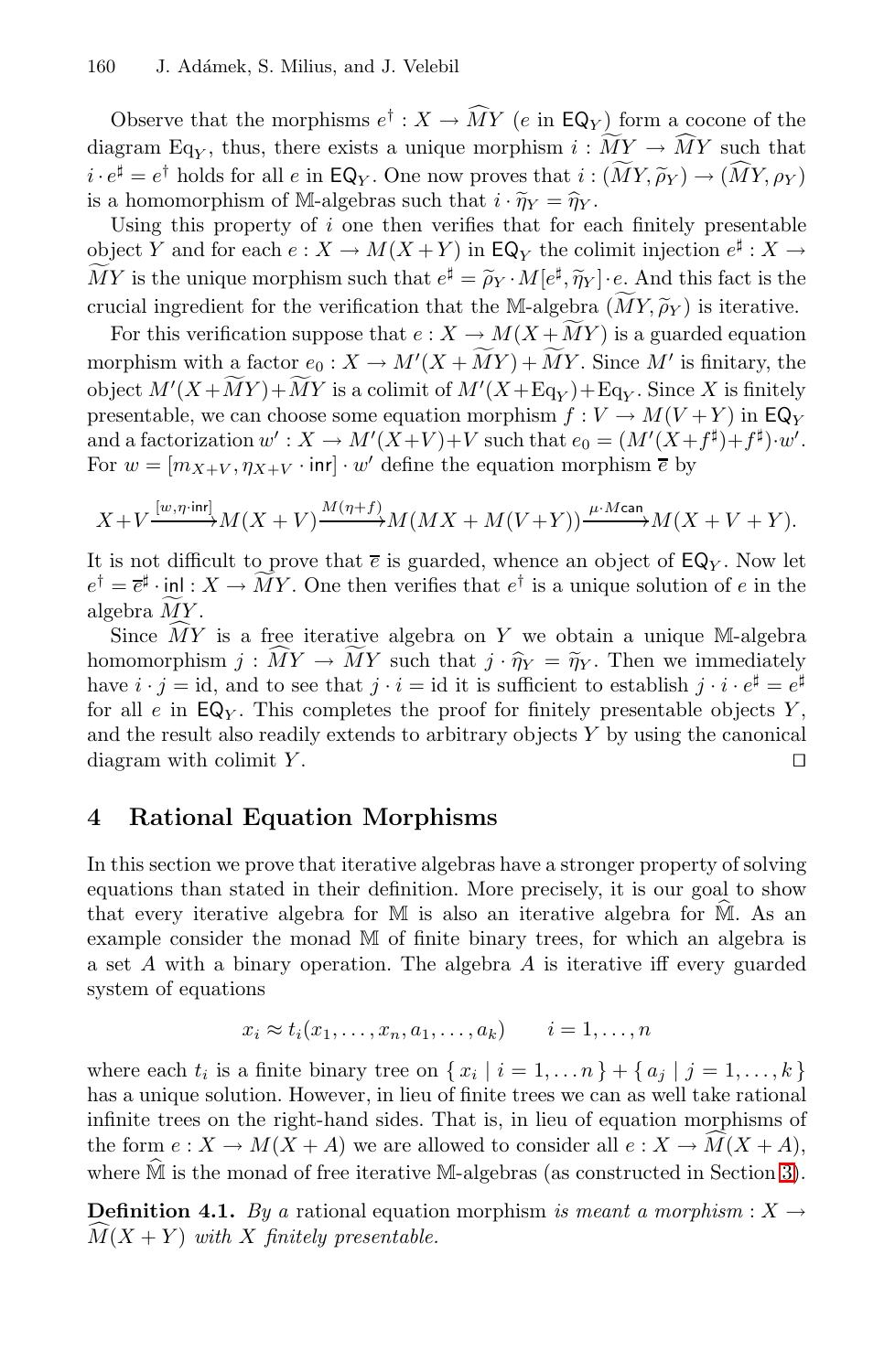The concept of a solution in an iterative M-algebra is based on the following

The concept of a solution in an iterative M-algebra is based on the following<br> **Notation 4.2.** For an iterative M-algebra  $(A, a)$  we denote by  $\hat{a} : \hat{M}A \to A$  the<br>
unique homomorphism extending the identity:<br>  $\hat{a} \cdot \rho_A$ unique homomorphism extending the identity:

<span id="page-9-0"></span>
$$
\hat{a} \cdot \rho_A = a \cdot M \hat{a} \quad \text{and} \quad \hat{a} \cdot \hat{\eta}_A = \text{id}. \tag{4.1}
$$

This is just the counit of the adjunction between the category of iterative al $a \cdot \rho_A = a \cdot Ma$  and  $a \cdot \eta_A = id.$  (4.1)<br>This is just the counit of the adjunction between the category of iterative algebras for M and the category A. In other words,  $(A, \hat{a})$  is the corresponding This is just the counit of the adjunction between the category of iterative gebras for M and the category A. In other words,  $(A, \hat{a})$  is the corresponalgebra for the monad  $\hat{M}$ . In particular, for the free iterative a georas for  $\mathbb M$  and the category A. In other words,  $(A, a)$  is the corresponding<br>algebra for the monad  $\widehat{\mathbb M}$ . In particular, for the free iterative algebras  $(\widehat{M}Y, \rho_Y)$  of<br>Theorem 3.9 the corresponding homomorphi The is just the count of the adjunction between<br>gebras for M and the category A. In other words<br>algebra for the monad  $\widehat{M}$ . In particular, for the free i<br>Theorem [3.9](#page-7-0) the corresponding homomorphism  $\widehat{\rho_Y}$  $\hat{Y}$  is the monad multiplication  $\mathbf{s}$  $\widehat{\mu}_Y: \widetilde{MMY} \to \widetilde{MY}.$ 

**Definition 4.3.** By a solution of a rational equation morphism  $e: X \to \widehat{M}(X +$ A) in an iterative  $\mathbb{M}$ -algebra  $(A, a)$  is meant a morphism  $e^{\ddagger}$  such that  $e^{\ddagger}$  =  $\widehat{a} \cdot M[e^{\ddagger}, A] \cdot e \ holds.$ 

*Remark 4.4.* In order to state the theorem about unique solutions of rational equation morphisms e, we need to introduce the concept of e being guarded. Remark 4.4. In order to state the theorem about unique solutions of rational equation morphisms e, we need to introduce the concept of e being guarded. This would be easy if we knew that the monad  $\hat{M}$  is ideal. Althou actually true, and we prove this below (see Theorem [5.5\)](#page-12-0), we are in no position for proving this now. In lieu of the desired equality  $M = M' + Id$ , we will now encept o simply introduce a (seemingly arbitrary) subfunctor  $\hat{m}$ :  $\hat{M}' \rightarrow \hat{M}$  of  $\hat{M}$ , and simply introduce a (seemingly arbitrary) subfunctor  $\hat{m}$ :  $\hat{M}' \rightarrow \hat{M}$  of  $\hat{M}$ , and eal. Although t relate our concept of guarded equation morphism to  $M'$ —for distinction from  $\cdot^{\mathsf{U}/2}$ the "real thing" we call this notion "weakly guarded" equation morphism. At the end of our paper we will indeed verify  $M = M' + Id$ .

#### **Notation 4.5.**

- <span id="page-9-1"></span>1. We denote by  $\rho: MM \to M$  the natural transformation whose components **tation 4.5.**<br>We denote by  $\rho : M\widehat{M} \to \widehat{M}$  the natural transform<br>are the algebra morphisms  $\rho_Y : M\widehat{M}Y \to \widehat{M}Y$ <br>algebras  $\widehat{M}Y$  are Damark 2.7  $\omega_M \to \omega$  the flatural transformation whose components<br>orphisms  $\rho_Y : M\widetilde{M}Y \to \widetilde{M}Y$  of the free iterative M-<br>Remark 2.7.<br> $\widehat{M}, \widehat{\eta}, \widehat{\mu}$  of free iterative M-algebras has the unit  $\widehat{\eta}$  given by We denote by are the algebras  $\widehat{MY}$ algebras  $\overline{MY}$ , see Remark [2.7.](#page-3-2) 1. We denote by  $\rho : M I$ <br>are the algebra more<br>algebras  $\widehat{M}Y$ , see Re<br>2. The monad  $\widehat{\mathbb{M}} = (\widehat{M},$
- algebras  $\overline{M}Y$ , see Remark [2.7](#page-3-2).<br>algebras  $\overline{M}Y$ , see Remark 2.7.<br>The monad  $\widehat{\mathbb{M}} = (\widehat{M}, \widehat{\eta}, \widehat{\mu})$  of free iterative M-algebras has the unit  $\widehat{\eta}$  given by<br>universal morphisms of Remark 2.7 and the multip universal morphisms of Remark 2.7 and the multiplication  $\hat{\mu}$  with  $\hat{\mu}_Y = \hat{\rho}_Y$ , see Notation [4.2.](#page-9-0)

*Remark 4.6.* Recall from [\[7\]](#page-14-12) that in every locally finitely presentable category every morphism can be factorized as a strong epimorphism followed by a monomorphism.

**Definition 4.7.** We define the subfunctor M' of M to be the image of the nat*ural transformation*  $\rho \cdot mM : M'M \to M$ . More precisely, for every object X we **Definition 4.7.** We define the subfunctor  $\widehat{M}'$  of  $\widehat{M}$  to be the image ural transformation  $\rho \cdot m\widehat{M}: M'\widehat{M} \to \widehat{M}$ . More precisely, for every have a strong epimorphism  $\gamma_X$  and a monomorphism  $\widehat{m}_X$  such  $M'M \to M$ . More precisely, for every object X we<br>  $\chi$  and a monomorphism  $\hat{m}_X$  such that<br>  $\rho_X \cdot m_{\widehat{M}X} = \hat{m}_X \cdot \gamma_X$  (4.2)

<span id="page-9-2"></span>
$$
\rho_X \cdot m_{\widehat{M}X} = \widehat{m}_X \cdot \gamma_X \tag{4.2}
$$

 $\rho_X \cdot m_{\widehat{M}X} = \widehat{m}_X \cdot \gamma_X$  (4.2)<br>holds. Obviously,  $\gamma \colon M' \widehat{M} \to \widehat{M}'$  and  $\widehat{m} \colon \widehat{M}' \to \widehat{M}$  are natural transformations *holds. Obviously*,  $\gamma$ :<br>*with*  $\widehat{m} \cdot \gamma = \rho \cdot mM$ with  $\hat{m} \cdot \gamma = \rho \cdot m \overline{M}$ .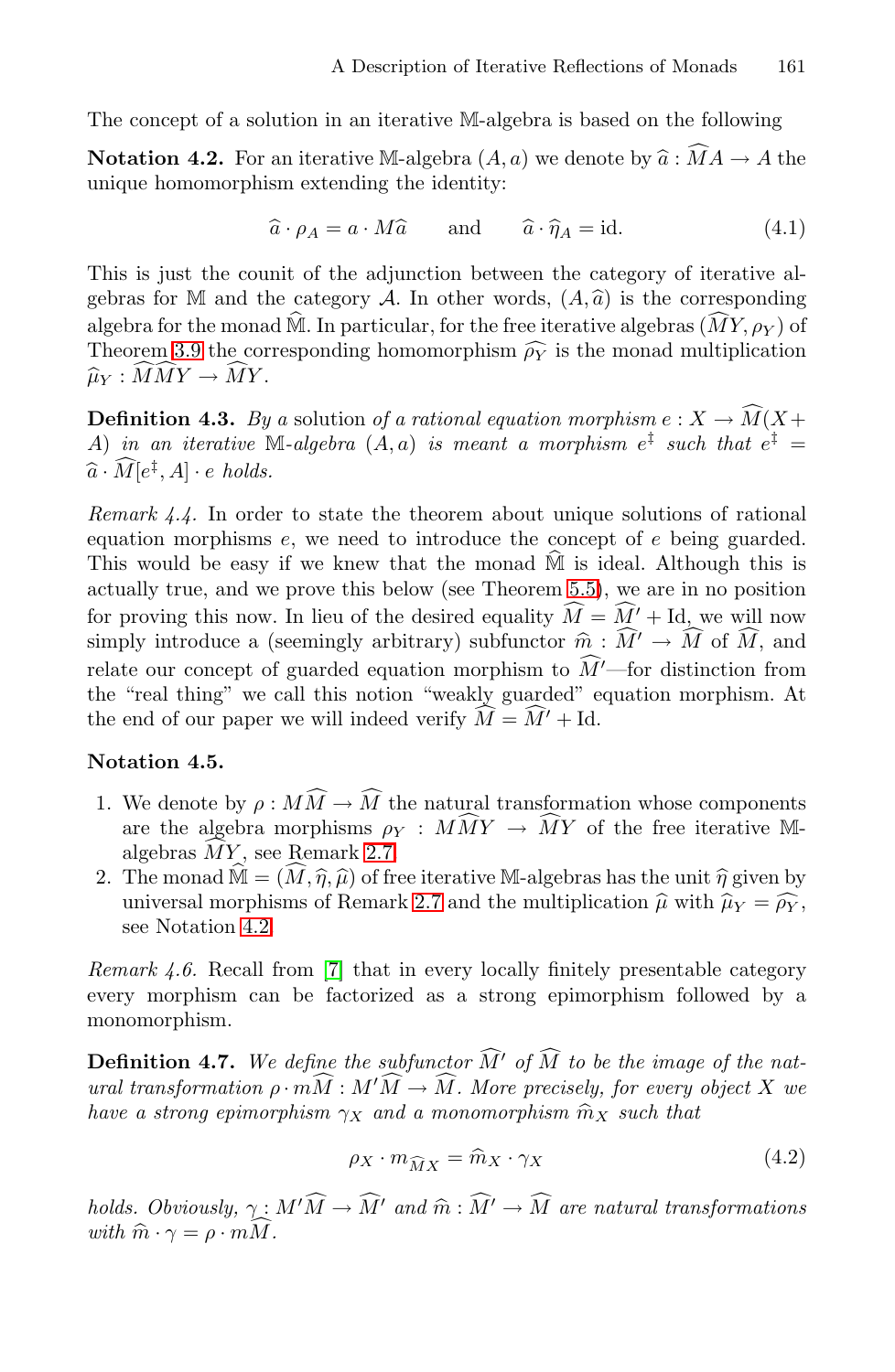**Definition 4.8.** *A rational equation morphism*  $e: X \to M(X + Y)$  *is called* **Definition 4.8.** A rational equation morphism  $e: X \to \widehat{M}$ <br>weakly guarded *if it factorizes through*  $[\widehat{m}_{X+Y}, \widehat{\eta}_{X+Y} \cdot \text{inr}] : \widehat{M}$  $[\widehat{m}_{X+Y}, \widehat{\eta}_{X+Y} \cdot \text{inr}] : M'(X+Y) + Y \rightarrow$  $M(X + Y)$  *as shown below:*  $\mathbf{r}$ 

<span id="page-10-0"></span>
$$
X \xrightarrow{e} \widehat{M}(X+Y)
$$
  
\n
$$
e' \searrow \widehat{\int_{\mathcal{A}} [\widehat{m}, \widehat{\eta} \cdot \text{inr}]} \tag{4.3}
$$
  
\n
$$
\widehat{M}'(X+Y) + Y
$$

<span id="page-10-1"></span>**Theorem 4.9.** *In every iterative* M*-algebra every weakly guarded rational equation morphism has a unique solution.*

*Sketch of Proof.* This result generalizes Theorem 4.6 of [\[3\]](#page-14-2). Suppose we are given Executive M-algebra  $(A, a)$  and a weakly guarded rational equation morphism e as in [\(4.3\)](#page-10-0). Since  $\gamma_{X+A}: M' \widehat{M}(X+A) \to \widehat{M}'(X+A)$  is a strong epimorphism --we have, by Assumption [2.1,](#page-2-0) a morphism  $s : \overline{M}'(X + A) \to M'\overline{M}(X + A)$  with  $\gamma_{X+A} \cdot s = \text{id}$ . We define  $e_0 = (s+A) \cdot e' : X \to M'M(X+A) + A$ . Now apply Theorem [3.9](#page-7-0) and use the fact that M' is finitary to see that  $M'M(X+A)+A=$ colim( $M' \text{Eq}_{X+A} + A$ ). Thus, by the finite presentability of X, there exists an object  $a: W \to M(W+Y+A)$  in  $\text{Eq}_{X \to A}$  and a factorization  $w' : X \to M'W+A$ object  $g: W \to M(W+X+A)$  in  $\mathsf{EQ}_{X+A}$  and a factorization  $w': X \to M'W+A$ <br>of a through the solimit injection  $M'^{A}_{A} + A$  i.e.  $g = (M'^{A}_{A} + A)_{A}$   $w'_{A}$  and of  $e_0$  through the colimit injection  $M' g^{\sharp} + A$ , i.e.,  $e_0 = (M' g^{\sharp} + A) \cdot w'$ . Let  $w = (m_W + A) \cdot w' : X \to MW + A$  and define an equation morphism  $\langle e \rangle$ :  $W + X \rightarrow M(W + X + A)$  in EQ<sub>A</sub> by its components as follows



One readily proves that  $\langle e \rangle$  is a guarded equation morphism, and therefore there exists a unique solution  $\langle e \rangle^{\dagger} : W + X \to A$ . Now let  $e^{\ddagger} = \langle e \rangle^{\dagger} \cdot \text{inr} : X \to A$ . The technical part of the proof is the verification that  $e^{\ddagger}$  is a unique solution of  $e$ . □

### **5 The Iterative Reflection**

We are ready to prove that for every ideal monad M the monad M of free iterative algebras (see Remark [2.7\)](#page-3-2) is the free iterative reflection. More detailed: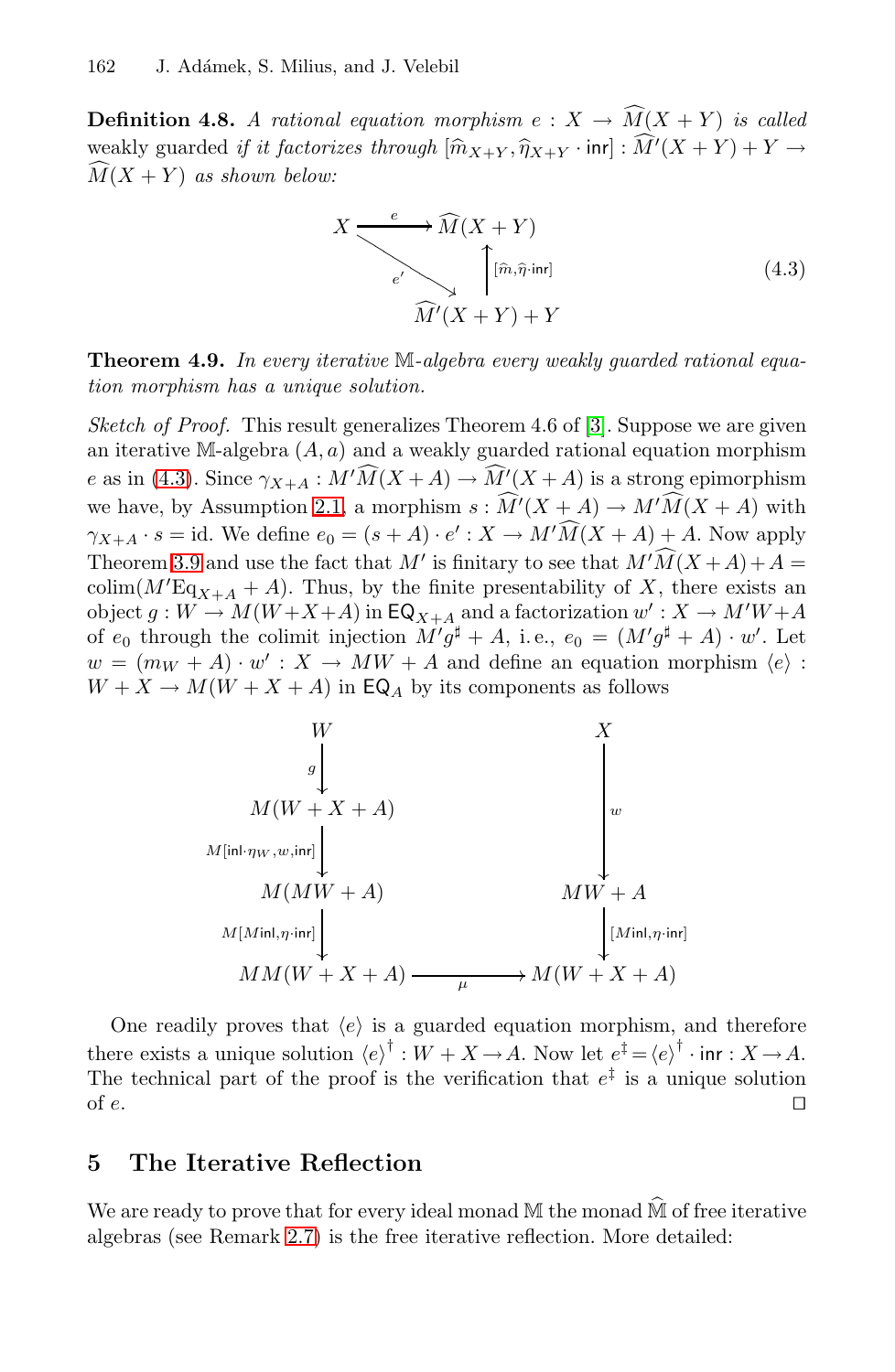- A Description of Iterative Reflections of Mona<br>
(1)  $\widehat{M} = \widehat{M}' + \text{Id}$  with coproduct injections  $\widehat{m}$  (Definition 4.7) and  $\widehat{\eta}$ , (1)  $\widehat{M} = \widehat{M}' + \text{Id}$  with coproduct injections  $\widehat{m}$  (2) the multiplication  $\widehat{\mu}$  has a restriction  $\widehat{\mu}' : \widehat{M}$  $\sqrt{D}$
- $'M \to M',$
- (3) every guarded equation morphism  $e: X \to M(X+A)$  has a unique solution,
- (4) the natural transformation

ion  

$$
\kappa \equiv M \frac{M\hat{\eta}}{}^2 M \widehat{M} \frac{\rho}{\sqrt{M}} \widehat{M}
$$
 (5.1)

is an ideal monad morphism, and

(5)  $\kappa$  has the following universal property: for every ideal monad morphism  $\lambda : \mathbb{M} \to \mathbb{S}$ , where S is an iterative monad, there exists a unique ideal monad morphism  $\overline{\lambda}: \widehat{\mathbb{M}} \to \mathbb{S}$  with  $\overline{\lambda} \cdot \kappa = \lambda$ .

We have to leave (1) to the end and prove the other properties first. We will use the same terminology as in Section [4:](#page-8-0) in (3) we speak about weakly guarded equation morphisms meaning those with a factorization as in  $(4.3)$ . In  $(4)$  and  $(5)$ we use the following notion of weakly ideal monads.

#### **Definition 5.1**

- *1. A* weakly ideal monad *consists of a finitary monad*  $\mathbb{M} = (M, \eta, \mu)$ , a finitary  $subfunctor \, m : M' \hookrightarrow M$ , and a natural transformation  $\mu'$  such that the *square [\(2.1\)](#page-2-1) commutes.*
- 2. Suppose we have two weakly ideal monads  $\mathbb{M} = (M, \eta, \mu, M', m, \mu')$  and  $\overline{\mathbb{M}} =$  $(\overline{M}, \overline{\eta}, \overline{\mu}, \overline{M}', \overline{m}, \overline{\mu}')$ . By a weakly ideal monad morphism we understand a *monad morphism*  $h : (M, \eta, \mu) \to (\overline{M}, \overline{\eta}, \overline{\mu})$  such that there exists a domain*codomain restriction*  $h' : M' \to \overline{M}'$  *of*  $h$  *with*  $\overline{m} \cdot h' = h \cdot m$ *.*
- *3. A weakly ideal monad is called* weakly iterative *if every weakly guarded equation morphism has a unique solution.* 3. A weakly ideal monad is called weakly iterative *if every weakly guarded eq*<br>tion morphism has a unique solution.<br>**Lemma 5.2.** The monad  $\widehat{M}$  of free iterative algebras for  $M$  is weakly ideal.

**Lemma 5.2.** *The monad*  $\hat{M}$  *of free iterative algebras Proof.* We only need to supply the restriction  $\hat{\mu}'$  :  $\hat{M}$  $'M \to M'$  of the monad **Lemma 5.2.** The monad  $M$  of free iterative algebras for  $M$ <br>*Proof.* We only need to supply the restriction  $\hat{\mu}' : \hat{M}' \hat{M} \to$ <br>multiplication  $\hat{\mu} : \hat{M}\hat{M} \to \hat{M}$ . Then  $\hat{M} = (\hat{M}, \hat{\eta}, \hat{\mu}, \hat{M}', \hat{m}, \hat{\mu}')$ monad  $\widehat{M}$  of free iterative algebras<br>ed to supply the restriction  $\widehat{\mu}' : \widehat{M}$ <br> $\widehat{M}\widehat{M} \to \widehat{M}$ . Then  $\widehat{M} = (\widehat{M}, \widehat{\eta}, \widehat{\mu}, \widehat{M})$  $M \to M$ . Then  $\mathbb{M} = (M, \hat{\eta}, \hat{\mu}, M', \hat{m}, \hat{\mu}')$  is a weakly ideal monad.

Observe first that the diagram



commutes. In fact, the left-hand square commutes by naturality of  $m$ , the rest follows from Notation [4.5](#page-9-1) and Equation [\(4.2\)](#page-9-2). Thus, by diagonal fill-in there commutes. In fact, the left-hand square commutes by naturality of m, the follows from Notation 4.5 and Equation (4.2). Thus, by diagonal fill-in t exists a unique natural transformation  $\hat{\mu}' : \hat{M}' \to \hat{M}$  such that the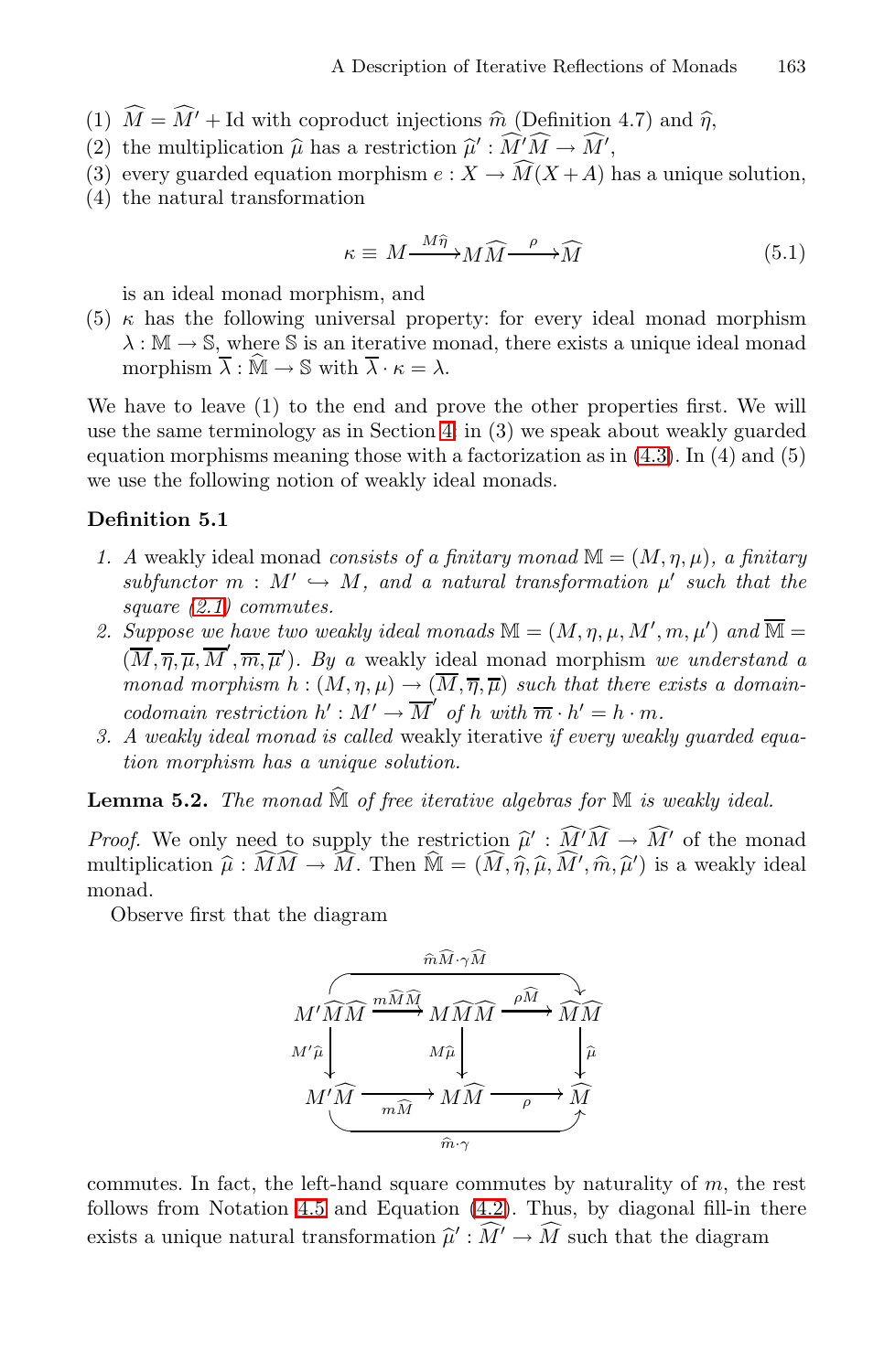

commutes. The lower triangle shows that  $\mu'$  is the required restriction of  $\mu$  $(cf. (2.1)).$  $(cf. (2.1)).$  $(cf. (2.1)).$  $\Box$ 

**Lemma 5.3.** *The monad* <sup>M</sup> *of free iterative algebras for* <sup>M</sup> *is weakly iterative.*

*Proof.* It is trivial to see that Proposition [2.11](#page-4-0) extends to weakly ideal monads. Then the desired result follows from Theorem [4.9.](#page-10-1)  $\Box$  $\Box$ 

#### <span id="page-12-1"></span>**Theorem 5.4**

- *1. The natural transformation*  $\kappa : M \to M$  *is a weakly ideal monad morphism.*
- 2. Let S *be an iterative monad. For every weakly ideal monad morphism*  $\lambda$ : The natural transformation  $\kappa : M \to \widehat{M}$  is a weakly ideal monad morphism.<br>Let S be an iterative monad. For every weakly ideal monad morphism  $\lambda : \mathbb{M} \to \mathbb{S}$  there exists a unique weakly ideal monad morphism  $\overline{\lambda}$  $\lambda = \overline{\lambda} \cdot \kappa$ .

*Sketch of Proof.* We omit the proof of item 1 and we sketch the proof of item 2.

For every object Y, we show that  $SY$  is an iterative M-algebra. In fact, since  $\lambda: M \to S$  is a monad morphism we obtain an M-algebra  $\mu_Y^S \cdot \lambda_{SY} : MSY \to SY$ .<br>Suppose that  $e: X \to M(X + SY)$  is a guarded equation morphism. Then we Suppose that  $e: X \to M(X+SY)$  is a guarded equation morphism. Then we form an equation morphism  $\bar{e}$  with respect to the iterative monad S as follows:

$$
X \xrightarrow{e} M(X+SY) \xrightarrow{\lambda * (\eta_X^S + SY)} S(SX+SY) \xrightarrow{\mu^S \cdot \text{Scan}} S(X+Y).
$$

It is not difficult to see that  $\bar{e}$  is guarded, and that there is a 1-1 correspondence between solutions of e in the algebra  $SY$  and solutions of  $\overline{e}$  with respect to S. It is not difficult to see that  $\overline{e}$  is guarded, and that there is a 1-1 correspondence<br>between solutions of  $e$  in the algebra  $SY$  and solutions of  $\overline{e}$  with respect to S<br>Since the latter exists uniquely, so does Since the latter exists uniquely, so does the former. Now the freeness of MY as an iterative algebra implies the existence of a unique homomorphism  $\overline{\lambda}_Y$  of between solutions of e in the algebra  $SY$  and solutions of  $\bar{e}$  with respect to S.<br>
Since the latter exists uniquely, so does the former. Now the freeness of  $\widehat{M}Y$ <br>
as an iterative algebra implies the existence of proves that  $\overline{\lambda}$  is a weakly ideal monad morphism with  $\lambda = \overline{\lambda} \cdot \kappa$ , and that  $\overline{\lambda}$  is uniquely determined.<br> **Theorem 5.5.** *The iterative reflection of an ideal monad* M *is the monad*  $\hat{M}$  *of* uniquely determined.  $\Box$ 

<span id="page-12-0"></span>*free iterative* M*-algebras.*  $\it{monad}$ 

*Proof.* In view of the preceding results this amounts to proving that  $M = M' + \text{Id}$ free *iterative* M-algebras.<br>*Proof.* In view of the pree with injections  $\hat{m}$  and  $\hat{\eta}$ .

It is known that every weakly ideal monad S has an ideal coreflection  $c : \mathbb{S}^* \to$ S and S<sup>∗</sup> is iterative whenever S is weakly iterative (see [\[3\]](#page-14-2), Proposition 6.7). More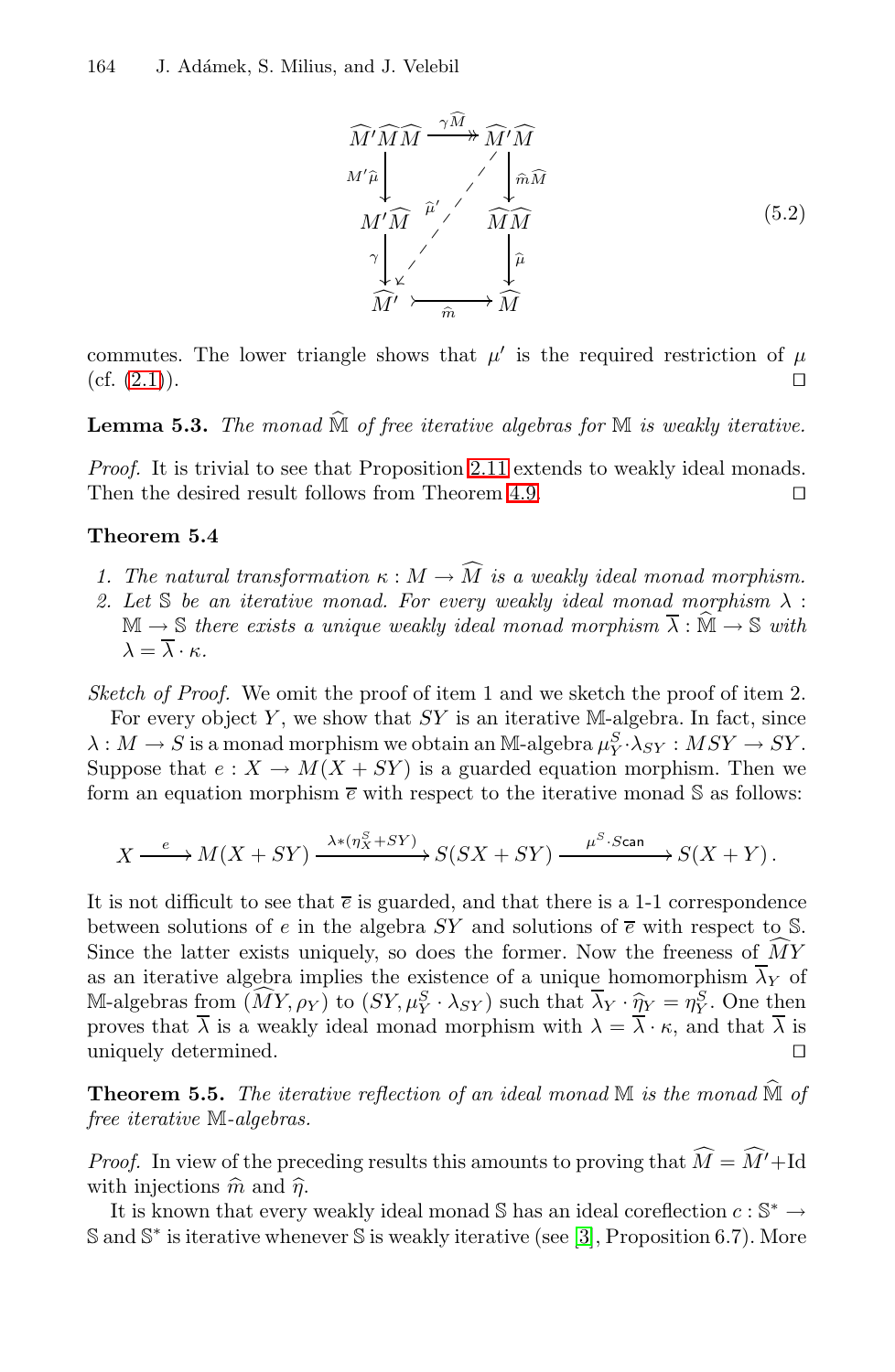detailed: let S be weakly ideal with the corresponding subfunctor  $s : S' \hookrightarrow S$ . Then for the functor  $S^* = S' + Id$  there is a structure of a monad  $\mathbb{S}^*$  with unit inr : Id  $\rightarrow S' +$ Id and multiplication  $\mu^* : S^*S^* \rightarrow S^*$  such that the unit in  $c = [s, \eta] : S' + \text{Id} \to S$  is a weakly ideal monad morphism from  $\mathbb{S}^*$  to S. Moreover, every weakly ideal monad morphism from an ideal monad into S uniquely factorizes through c. We now apply this to  $\mathbb{S} = \hat{\math$ to S. Moreover, every weakly ideal monad morphism from an ideal monad into morphism  $c = [s, \eta] : S' + \text{Id} \to S$  is a weakly ideal monad morphism from  $\mathbb{S}^*$  to S. Moreover, every weakly ideal monad morphism from an ideal monad into S uniquely factorizes through c. We now apply this to  $\mathbb{S} = \widehat$  $+$ to s. Moreover, every weakly ideal monad morphism from an ideal monad into<br>S uniquely factorizes through c. We now apply this to  $\mathbb{S} = \hat{\mathbb{M}}$ : we obtain an<br>iterative monad  $\hat{\mathbb{M}}^* = (\hat{M}' + \text{Id}, \text{inr}, \hat{\mu}^*)$  and a desired statement  $M = M' + Id$ .  $\frac{1}{\sqrt{2}}$  $c = [\hat{m}, \hat{\eta}] : \hat{M}^* \to \hat{M}$ . We prove that c is an isomorphism—this implies the desired statement  $\widehat{M} = \widehat{M}' + \text{Id}$ .<br>Since M is an ideal monad, the weakly ideal monad morphism  $\kappa : \mathbb{M} \to \hat{\mathbb{M}}$ 

 $f_c = [m, \eta] : \mathbb{N}^n \to \mathbb{N}^n$ . We prove that c is an isomorphism—this implies the desired statement  $\widehat{M} = \widehat{M}' + \text{Id}$ .<br>Since M is an ideal monad, the weakly ideal monad morphism  $\kappa : \mathbb{M} \to \widehat{\mathbb{M}}^*$  factorizes a desired statement  $M = M' + \text{Id}$ .<br>
Since M is an ideal monad, the weakly ideal monad morphism  $\kappa : \mathbb{M} \to \widehat{\mathbb{M}}^*$  factorizes as  $\kappa = c \cdot \kappa^*$  for an ideal monad morphism  $\kappa^* : \mathbb{M} \to \widehat{\mathbb{M}}^*$ . By the universal Since M is an ideal monad, the weakly ideal monad morphism  $\kappa$ : M  $\rightarrow$  M<br>factorizes as  $\kappa = c \cdot \kappa^*$  for an ideal monad morphism  $\kappa^*$ : M  $\rightarrow \hat{M}^*$ . By the<br>universal property of Theorem 5.4 we obtain an ideal monad For such that  $a \cdot \kappa = \kappa$ . Then we get  $c \cdot a \cdot \kappa = \kappa$  from which we immediately conclude that  $c \cdot d = id$ . Now,  $d \cdot c$  is an ideal monad endomorphism on the ideal coreflection  $\widehat{M}' + \text{Id}$  of  $\widehat{M}$ . Thus, the equality conclude that  $c \cdot a = a$ . Now,  $a \cdot c$  is an ideal monad endomorphism on the ideal<br>coreflection  $\widehat{M}' + \text{Id}$  of  $\widehat{M}$ . Thus, the equality  $c \cdot d \cdot c = c$  proves that  $d \cdot c = \text{id}$ . This<br>establishes that  $\widehat{M}$  is a coproduc perty of The establishes that M is a coproduct of M' and Id with injections  $\hat{m}: M' \to M$  $\kappa = \kappa^*$ . Then we get  $c \cdot d \cdot \kappa = \kappa$  from which we immediately  $\frac{c}{c}$ and  $\hat{\eta}$ : Id  $\rightarrow$  *M* as desired. □

**Corollary 5.6.** *The full embedding of the category* IFM(A) *of iterative monads to the category*  $FM_{id}(A)$  *of ideal monads has a left adjoint.* 

#### **6 Conclusions and Future Research**

**6** Conclusions and Future Research<br>For every ideal monad M of Set we proved that the monad  $\widehat{M}$  of free iterative **6** Conclusions and Future Research<br>For every ideal monad M of Set we proved that the monad  $\hat{M}$  of free iterative<br>Eilenberg-Moore algebras for M is iterative. In fact,  $\hat{M}$  is the iterative reflection of M. We thus derive a number of examples of iterative monads, cf. Examples [2.8:](#page-3-1) Eilenberg-Moore algebras for M is iterative. In fact,  $\hat{M}$  is the iterative reflection of M. We thus derive a number of examples of iterative monads, cf. Examples 2.8:<br>1. For the finite list monad  $MX = X^*$  we obtain the

- $X^* \cup \{\perp\}$  where  $\perp$  is an absorbing element. 1. For the finite list monad  $MX = X^*$  we obtain the iteration  $X^* \cup \{\perp\}$  where  $\perp$  is an absorbing element.<br>2. Analogously, for the finite bag monad M we have  $\widehat{MX}$
- 2. Analogously, for the finite bag monad M we have  $\widehat{MX} = MX \cup {\perp}$  where  $\perp$  is an absorbing element. 3. Analogously, for the finite bag monad M we have  $\widehat{M}X = MX \cup \{\perp\}$  where  $\perp$  is an absorbing element.<br>3. For the finite tree monad M, the reflection is the monad  $\widehat{M}$  of rational trees. 2. Analogously, for the finite bag monad MI we have  $MX = MX \cup \{\perp\}$  where  $\perp$  is an absorbing element.<br>3. For the finite tree monad M, the reflection is the monad  $\hat{M}$  of rational trees.<br>4. An analogous example works f
- 
- monad of rational unordered trees. This follows from results in [\[2\]](#page-14-4).
- 5. The iterative reflection of the unary algebra monad  $MX = X \times \Sigma^*$  is the An analogo<br>monad of ra<br>The iterativ<br>monad  $\widehat{M}X$ monad  $MX = X \times \Sigma^* + \Sigma^* (\Sigma^*)^\omega$ .

Although the existence of iterative reflections was established in [\[5\]](#page-14-5) for all ideal monads on extensive, locally finitely presentable categories, in the present paper we restricted our attention to monads in Set-like categories. The reason was purely technical: at two stages, in the proofs of Lemma [3.8](#page-7-1) and Theorem [4.9,](#page-10-1) we needed the hypothesis that every strong epimorphism splits. We do not know whether our results hold in general extensive, locally finitely presentable categories. And for the development of our paper those results seem indispensable. The generalization of our results to a larger collection of base categories is therefore left as an open problem.